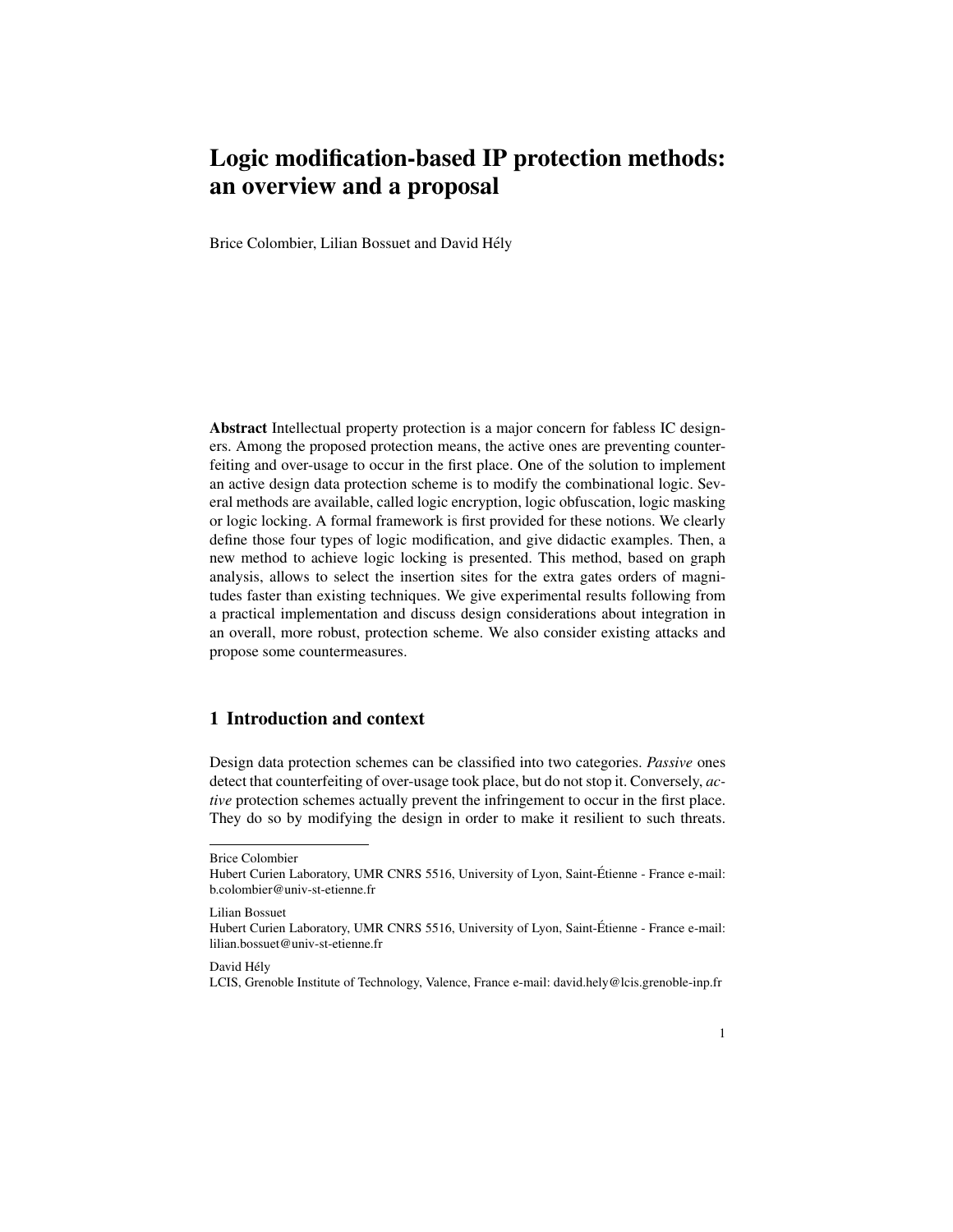Chapter 2 gives an overview of the available features in most electronics design that can be turned into powerful locks. The current chapter focuses on protection means that require a modification of the combinational logic.

The first feature which can be achieved by logic modification is to controllably disturb the outputs. This allows the designer to make the circuit unusable. In order to return to normal operation, a "key" must be provided to the circuit. We use the word "key" here as a generic term, not as a cryptographically strong sequence of digits. This key is provided by the designer, who can therefore record how many times the key has been delivered, and how many instances of the circuit are activated. Such "count of the produced ICs" is called hardware metering [1]. It can be achieved by different means, which are presented in the next section.

The second feature which can justify logic modification is to slow down reverseengineering. By adding extra logic gates, recovering the circuit functionality from a high-resolution picture [2] of the layout or a netlist can become extremly difficult. Logic obfuscation is one of the ways to do this, and is also presented.

One of the key features of all logic modification-based protection schemes is the selection of the sites to modify. Those sites are the ones on which extra gates will be inserted. Different techniques can be used to this end, such as random selection [3], fault-analysis [4], etc... A trade-off between efficiency and computation time must be done by the designer. For example, finding the best place to insert a masking gate can be very time consuming, as shown in [4]. A novel technique which uses graphanalysis methods is presented. It selects the sites to modify orders of magnitude faster than fault analysis-based techniques, yet achieving better outputs disturbance than simple random selection.

Finally, all the schemes mentioned above need to be integrated in a complete design protection module. Indeed, even though many previous works try to exhibit security features in their protection schemes, such security can only be reached by using a dedicated cryptographic function. This is discussed in more details in the final section.

This chapter is organized as follows. In Section 2, we provide a formal framework for logic modification-based protection schemes by defining logic encryption, logic obfuscation, logic masking and logic locking and give examples for each. In Section 3, we present a new graph-based algorithm that selects the optimal nodes to be modified to achieve logic locking of a combinational netlist. In Section 4, we present the results of implementation, specifically the logic resources overhead and analysis time. In Section 5, we evaluate the proposed method and develop associated metrics. In Section 6 we describe a threat model and perform a security analysis of the protection schemes considered. In Section 7, we discuss design considerations. In particular, we emphasize the need to introduce a cryptographic primitive to ensure security, and to not rely on the logic/masking module to fulfill this objective.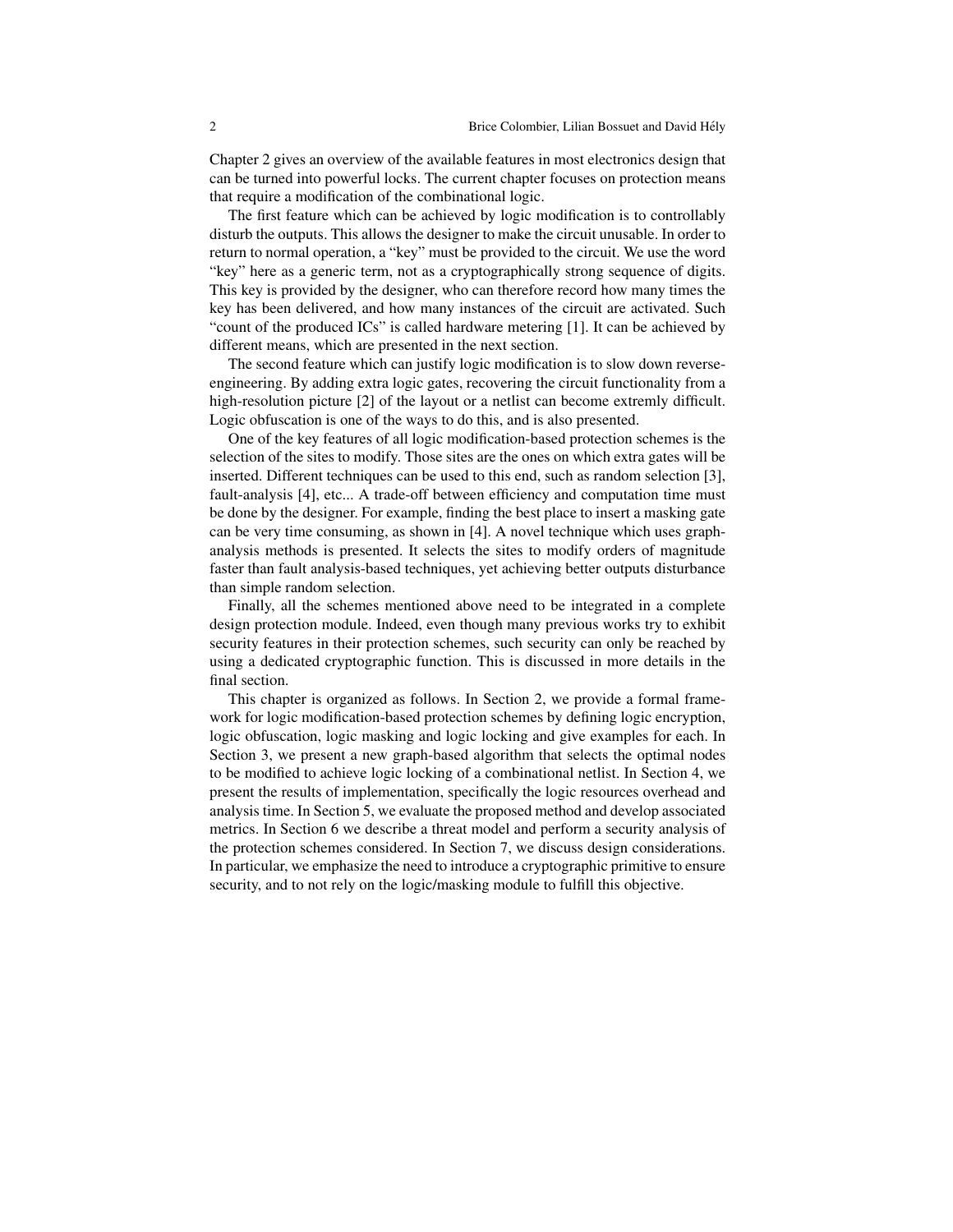#### 2 A formal foundation for logic protection schemes

An increasing number of works are trying to find a way to protect the intellectual property of IP designers and fabless IC designers by acting on combinational logic. Unfortunately, most of these works make incorrect use of the terminology, i.e., *logic encryption*, *logic obfuscation*, *logic masking* and *logic locking* are used without a formal definition. This chapter takes the opportunity to propose a formal foundation for logic protection schemes. In this section, we provide formal descriptions and definitions of the logic protection schemes in order to strictly evaluate their different contributions to the literature. In all the following sub-sections, the original (not protected) *n*-input, *l*-output logic function is formalized by a Boolean function  $f\{0,1\}^n \to \{0,1\}^l$ .

## *2.1 Logic encryption*

The term "logic encryption" is used when a specific symmetric encryption function ξ*<sup>f</sup>* over *GF*(2 *l* ) is applied to *f* . Formally, it's not *logic encryption*. The term is not specific. *Encryption of the Boolean function* f is the correct expression. The result of this encryption is the Boolean function  $f'(0,1)^n \rightarrow \{0,1\}^l$ .  $f'$  is given by the following expression, where  $k$  is the secret key:

$$
f' = \xi_f(f, k)
$$

ξ*f* is a symmetric encryption function if and only if an inverse function ψ*<sup>f</sup>* exists that uses the same secret key *k* for decryption, and is defined as follows:

$$
\psi_f(f') = \psi_f(\xi_f(f, k), k) = f \tag{1}
$$

Functions  $\xi_f$  and  $\psi_f$  must meet the following requirements:

$$
\forall (k_i, k_j) \in (\{0, 1\}^m, \{0, 1\}^m), k_i \neq k_j
$$
  

$$
\xi_f(f, k_i) \neq \xi_f(f, k_j)
$$
 (2)

$$
\psi_f(\xi_f(f,k_i),k_i) \neq \psi_f(\xi_f(f,k_i),k_j)
$$
\n(3)

Functions ξ*<sup>f</sup>* and ψ*<sup>f</sup>* also have to satisfy the following requirements, where *Corr* is the function that computes Pearson's correlation coefficient.

$$
\forall k \in \{0,1\}^m : Corr(\xi_f(f,k), f) \simeq 0 \tag{4}
$$

$$
\forall k \in \{0,1\}^m : Corr(\psi_f(\xi_f(f,k),k), \xi_f(f,k)) \simeq 0 \tag{5}
$$

One of the consequences of the last expression is that the mean of the Hamming distance between the input and the output of the encryption/decryption functions is close to 50% (ideally exactly 50%) as described by the following expressions when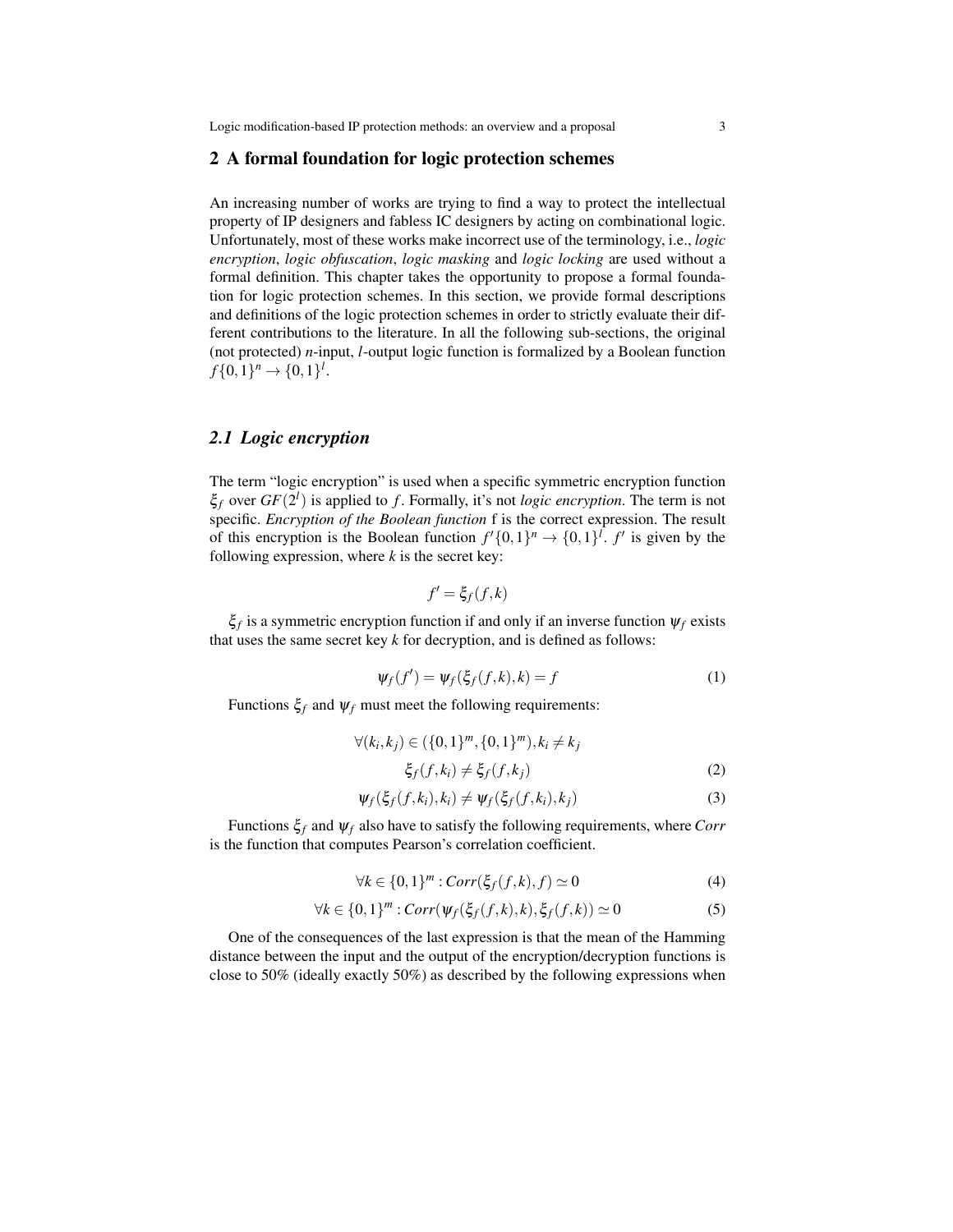the mean of the Hamming distance is computed for all the inputs of the Boolean function  $f$ :

$$
\forall k \in \{0, 1\}^m : \frac{\sum HD(\xi_f(f\{0, 1\}^n, k), f\{0, 1\}^n)}{2^n - 1} \simeq 50\%
$$
 (6)

$$
\forall k \in \{0, 1\}^m : \frac{\sum HD(\psi_f(\xi_f(f\{0, 1\}^n, k)), \xi_f(f\{0, 1\}^n))}{2^n - 1} \simeq 50\% \tag{7}
$$

Some works [4, 5, 6] consider this last property as proof of security. This is a mistake, since it is possible to obtain the same result with a function that does not achieve encryption. For instance, inverting the first  $n/2$  bits of the output of f leads to a 50% Hamming distance. Similarly, inverting every input of odd order leads to the same result. In both cases, the mean of the Hamming distance as described in (6) is equal to 50% but the correlation defined in (4) is not zero.

These works are presented as "logic encryption", even though this is absolutely not the case. The authors of these works defined "logic encryption" as: "*logic encryption hides the functionality and the implementation of a design by inserting some additional gates called key-gates into the original design*" [5]. With this definition, logic encryption does not respect the expressions (1) to (7). Consequently, we claim that all works presented as "logic encryption" are inaccurate because in fact, they only propose to *mask* the logic functionality. The security level of such masking functions is very low compared with proper encryption.

A didactic example of true "logic encryption" is given by considering the following 3-input Boolean function  $f\{0,1\}^3 \rightarrow \{0,1\}^1$ :

$$
f(A, B, C) = \overline{A.B.C}
$$

Figure 1 is a diagram of the encrypted logic circuit. This includes the original logic circuit which computes the Boolean function  $f$ , the encryption function  $\xi_f$ which computes the encrypted Boolean function  $f'$  using an embedded secret key *k* and the decryption function  $\psi_f$  which outputs the correct result of the Boolean function *f* if and only if the correct key *k* is applied on the external key input.



Fig. 1 Example of logic encryption

This didactic example shows that the area overhead of true logic encryption is always prohibitive since it requires the implementation of encryption and decryption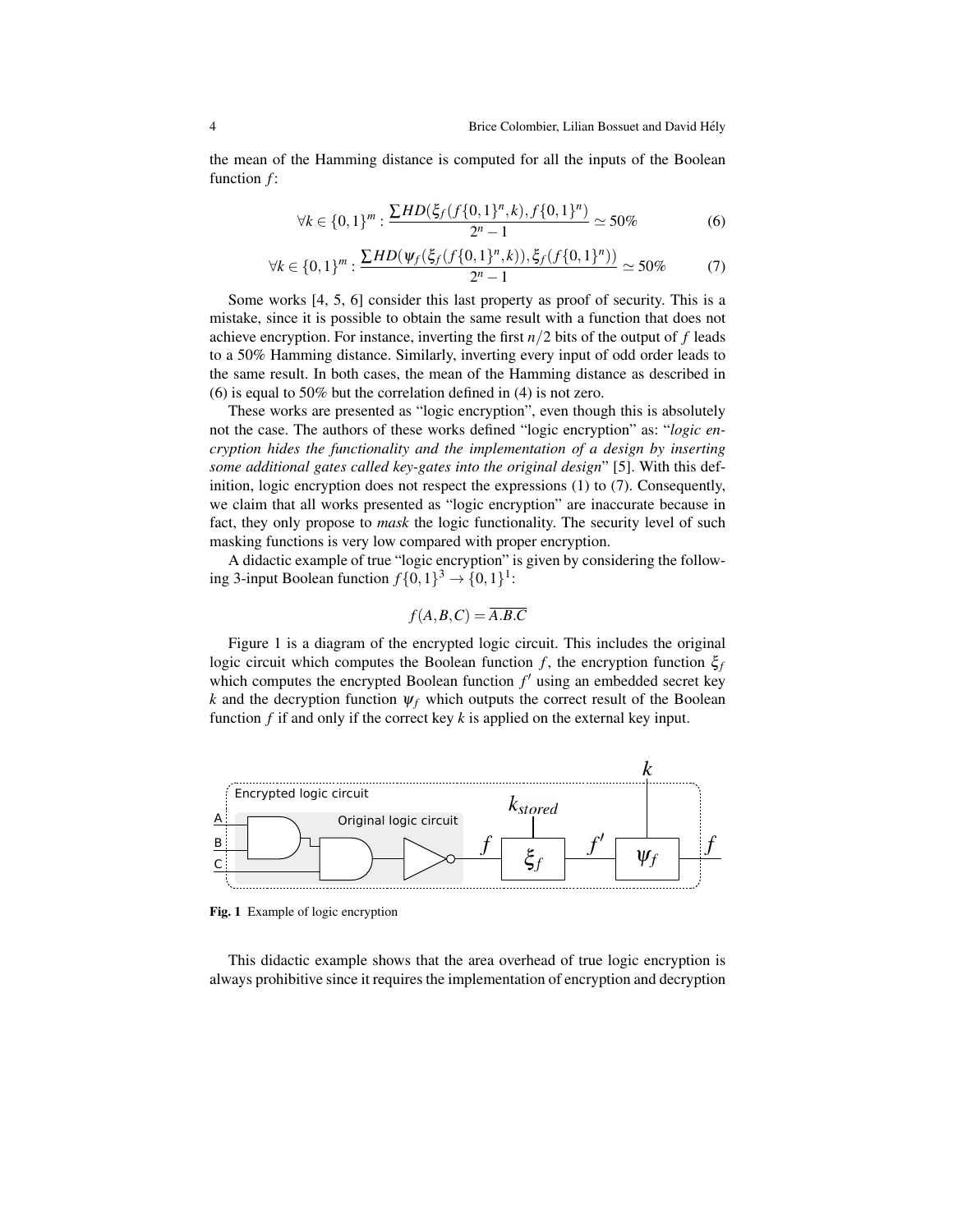functions. Note that the security level of such a protection depends on the key size. Nowadays a secure implementation of a symmetric cipher has to use at least a 128 bit key. All protection schemes that include a secret key that has only a few bits fail to provide the designer with any security because of the feasibility of a brute force attack.

## *2.2 Logic obfuscation*

Logic obfuscation comes from the field of computer science in which developers wish to protect source codes against unauthorized reading and understanding. The following definition of code obfuscation is proposed by Hachez [7]: *Transform a program P into another program P' harder to reverse engineer with the same observable behavior. If P fails to terminate or terminates with an error, then P' fails to terminate or terminates with an error. Otherwise, P' must terminate and produce the same output as P*. Hardware obfuscation consists in applying this definition to the hardware field, by changing the logic, FSM, or other part of a design without changing the system behavior.

When the logic part of a circuit is obfuscated, a design modification  $\gamma_f$  is applied to *f*. The result of this design modification is the Boolean function  $f''\{0,1\}^n \rightarrow$  ${0,1}^l$ .

$$
\gamma_f(f)=f''
$$

The function  $\gamma_f$  must meet the following requirement for any input  $x \in \{0,1\}^l$ :

$$
\forall x \in \{0, 1\} : f''(x) = f(x) \tag{8}
$$

Some works present logic obfuscation but do not fulfill requirement (8) [8, 9]. Most of these works use a secret key that changes the behavior of the original logic function. These works are typical cases of logic masking, which is presented in Section 2.3.

It is possible to try to perform obfuscation at the logic-gate level but this usually implies a large overhead. Indeed, obfuscation techniques aim to increase reverseengineering time. The time is at least linear with the area [10]. Increasing the area increases the time needed for reverse engineering. As a consequence, the main design modification rule for obfuscation is to not follow the usual design rules for efficient implementation of a Boolean function. Usually, laws and theorems of Boolean logic are applied to Boolean functions in order to reduce the number of gates (i.e. the area) of the final hardware implementation. To obfuscate an implementation of a Boolean function, these laws and theorems are followed in the opposite way, i.e. they increase the size of the hardware implementation.

Two strategies are used in the first step of obfuscation: *develop* and *obscure*. To develop a Boolean function, the designer can use the canonical disjunctive normal form (also called *min-term* canonical form) in which the Boolean function is rep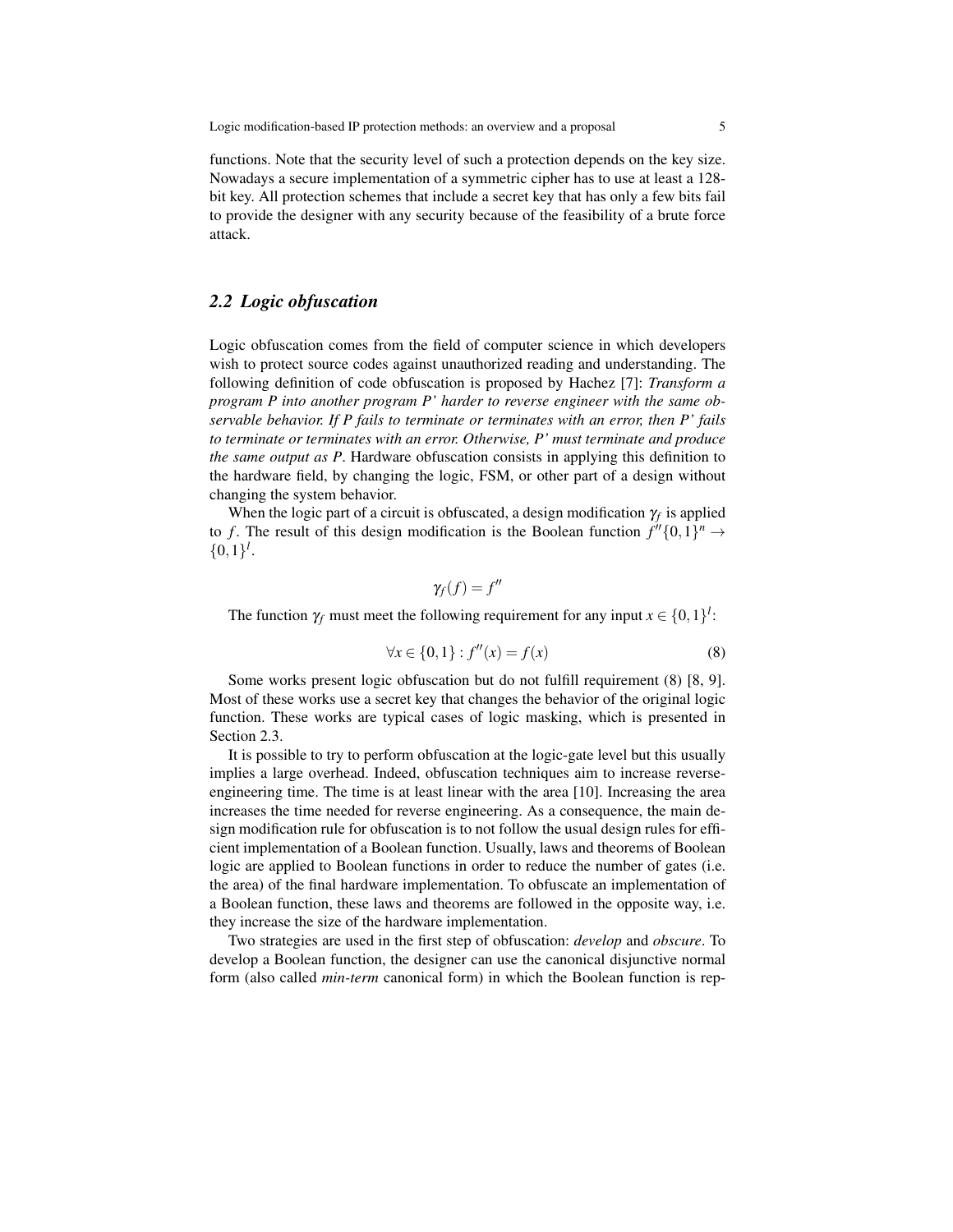resented and implemented as a sum of *min-terms*. As a didactic example, let us consider the following 3-input Boolean function  $f\{0,1\}^3 \rightarrow \{0,1\}^1$ :

$$
f(A, B, C) = \overline{A.B.C}
$$

This Boolean function could be developed using the following canonical disjunctive normal form (first obfuscation step).

$$
f''(A, B, C) = A.\overline{B}.\overline{C} + \overline{A}.\overline{B}.\overline{C} + \overline{A}.\overline{B}.\overline{C} + A.\overline{B}.\overline{C} + A.\overline{B}.\overline{C} + \overline{A}.\overline{B}.\overline{C} + \overline{A}.\overline{B}.\overline{C} + \overline{A}.\overline{B}.\overline{C}
$$

*f* and  $f''$  follow requirement (8). Figures 2a and 2b show the logic diagrams of the two functions with only 2-input AND and OR gates and inverters (other types of gates could also be used).

In order to obscure a Boolean function, the designer can apply to  $f''$  some of the Boolean logic laws (absorption, complementary, common identities, etc.) and De-Morgan's theorem to increase the number of gates used in the hardware implementation. For example, by also using some redundant logic operations,  $f''$  is described by the following Boolean expression:

$$
f''(A,B,C) = A.\overline{B} + \overline{A}.\overline{B} + \overline{A}.\overline{B} + \overline{B}.\overline{C} + \overline{A}.\overline{C} + A.C + \overline{B}.\overline{C} + \overline{A}.\overline{C} + B.C + \overline{A}.\overline{C} + B.C + \overline{A}.\overline{C} + \overline{B}.\overline{C} + \overline{B}.\overline{C} + \overline{B}.\overline{C} + \overline{B}.\overline{C}
$$

Again  $f$  and  $f''$  follow requirement (8). Figure 2c shows the logic diagram of  $f''$ after this second step of obfuscation. The designer can also insert dummy logic to further increase the reverse engineering effort.

Table 1 shows the logic resources required for each logic circuit in Figure 2. For each circuit, the number of gates is shown for each type (inverter, 2-input *and* gate, 2-input *or* gate and 2-input *xor* gate), along with the gate equivalent metric. The area overhead is given for the two hardware implementations of  $f''$ . As mentioned above, the increase in reverse-engineering time for each obfuscated logic circuit (in comparison with the original logic circuit) is supposed to be equal to the area overhead. For example, the time required to reverse engineer circuit shown in Figure 2c is 14.58 times greater than the time required to reverse engineer the original circuit.

Due to the high area overhead, such logic obfuscation is not suitable for most applications. Moreover, the hardware design of the obfuscated circuit has to be performed by hand to avoid logic optimization by the synthesis tool. It is possible to mix a light logic obfuscation with obfuscation at another level. Indeed, hardware obfuscation is also possible at the HDL [11, 12] or layout levels [13, 14].

The above description of logic encryption and logic obfuscation allows us to affirm that none of the published works that present "logic encryption" or "logic obfuscation" meet the formal requirements of these two techniques. Most of these works in fact describe "logic masking" or "logic locking". In the remainder of this section we present logic masking and logic locking techniques.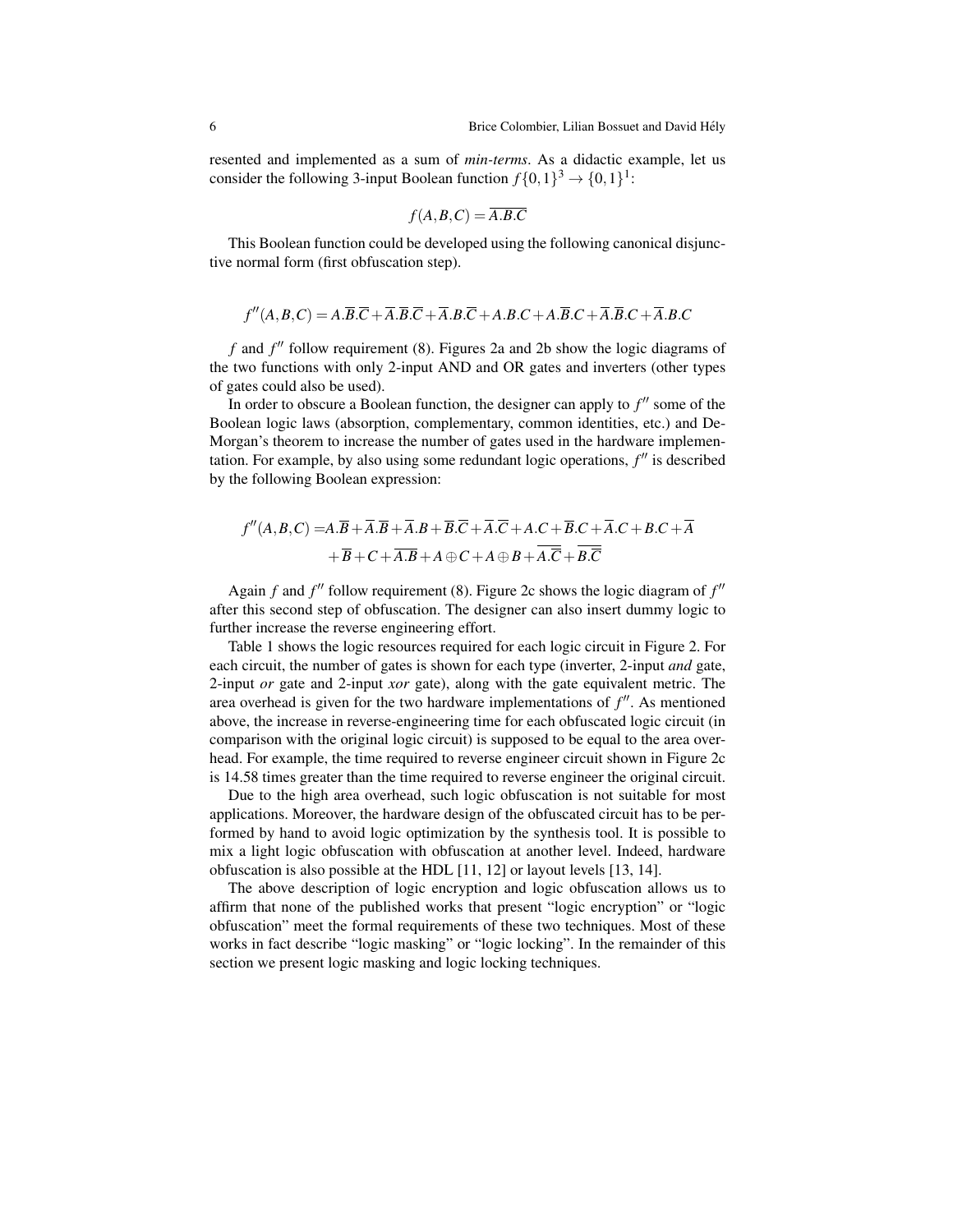Logic modification-based IP protection methods: an overview and a proposal 7



Fig. 2a Original Boolean function implementation



Fig. 2b Boolean function implementation after a first step of logic obfuscation



Fig. 2c Boolean function implementation after a second step of logic obfuscation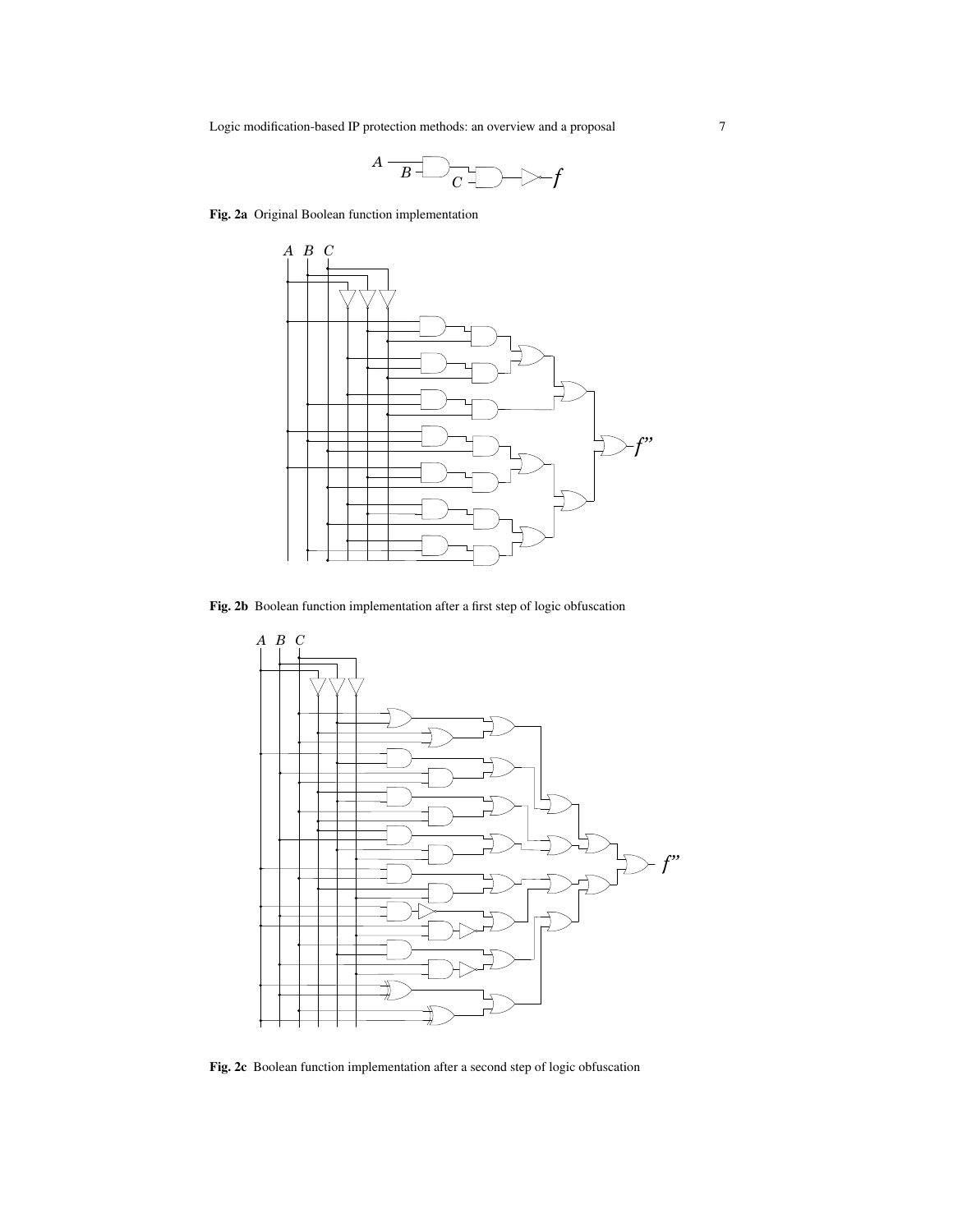| <b>Boolean</b><br>function                                | Logic<br>circuit       | #Logic gates |  | Gate  | Area/reverse-engineering<br>inv and or xor Equivalent time overhead |
|-----------------------------------------------------------|------------------------|--------------|--|-------|---------------------------------------------------------------------|
|                                                           | Figure 2a $1 \quad 2$  |              |  | 4.01  |                                                                     |
| after first step<br>of obfuscation                        | Figure 2b $3 \t14 \t6$ |              |  | 35.41 | $+883%$                                                             |
| after second step Figure 2c $6$ 12 17 2<br>of obfuscation |                        |              |  | 58.47 | $+1458%$                                                            |

Table 1 Logic resources requirements and timing overhead for reverse-engineering of the circuits described in Figure 2

# *2.3 Logic masking*

Logic masking consists in inserting *xor* or *xnor* gates in the data path of the logic circuit of a Boolean function in order to change the logic behavior of the circuit if the wrong masking key is applied. It was first proposed in [3]. Let us consider that a Boolean function  $f\{0,1\}^n \rightarrow \{0,1\}^l$  could be represented as a set of *i* Boolean sub-functions  $\{f_0, f_1, \ldots, f_{i-1}\}$ . Logic masking of the Boolean function *f* by using the *i*-bit masking key  $k = \{k_0, k_1, ..., k_{i-1}\}$  is described by the following expression, where  $f'''$  is a Boolean function  $f\{0,1\}^n \to \{0,1\}^l$  and  $\ominus$  is the *xor* or *xnor* Boolean operator:

$$
f''' = \{f_0 \ominus_0 k_0, f_1 \ominus_1 k_1, ..., f_{i-1} \ominus_{i-1} k_{i-1}\}
$$
  

$$
\forall j \in [0, i-1] \left\{ \begin{aligned} &\text{if } \ominus_j \equiv x \text{ or } \rightarrow k_j = 1 \rightarrow f_j \ominus k_j = f_j \\ &\text{if } \ominus_j \equiv x \text{ nor } \rightarrow k_j = 0 \rightarrow f_j \ominus k_j = f_j \end{aligned} \right. \tag{9}
$$

The correct masking key  $k$  is found by using the laws in  $(9)$ , and considering the type of inserted gate. As a didactic example, let us consider the following 3-input Boolean function  $f\{0,1\}^3 \rightarrow \{0,1\}^1$ :

$$
f(A, B, C) = \overline{A.B.C}
$$

This Boolean function could also be described by the following expression:

$$
\begin{cases}\nf(A, B, C) = f_1(f_0(A, B), C) \\
f_0(X, Y) = X.Y \\
f_1(X, Y) = \overline{X.Y}\n\end{cases}
$$

A didactic example of logic masking of the Boolean function *f* is given in Figure 3, where  $\ominus_0$  is an *xnor* gate and  $\ominus_1$  is an *xor* gate. According to the laws in (9), we can determine the correct masking key  $k = \{0, 1\}$  needed to obtain the original logic behaviour. In Figure 3, additional masking gates are in grey.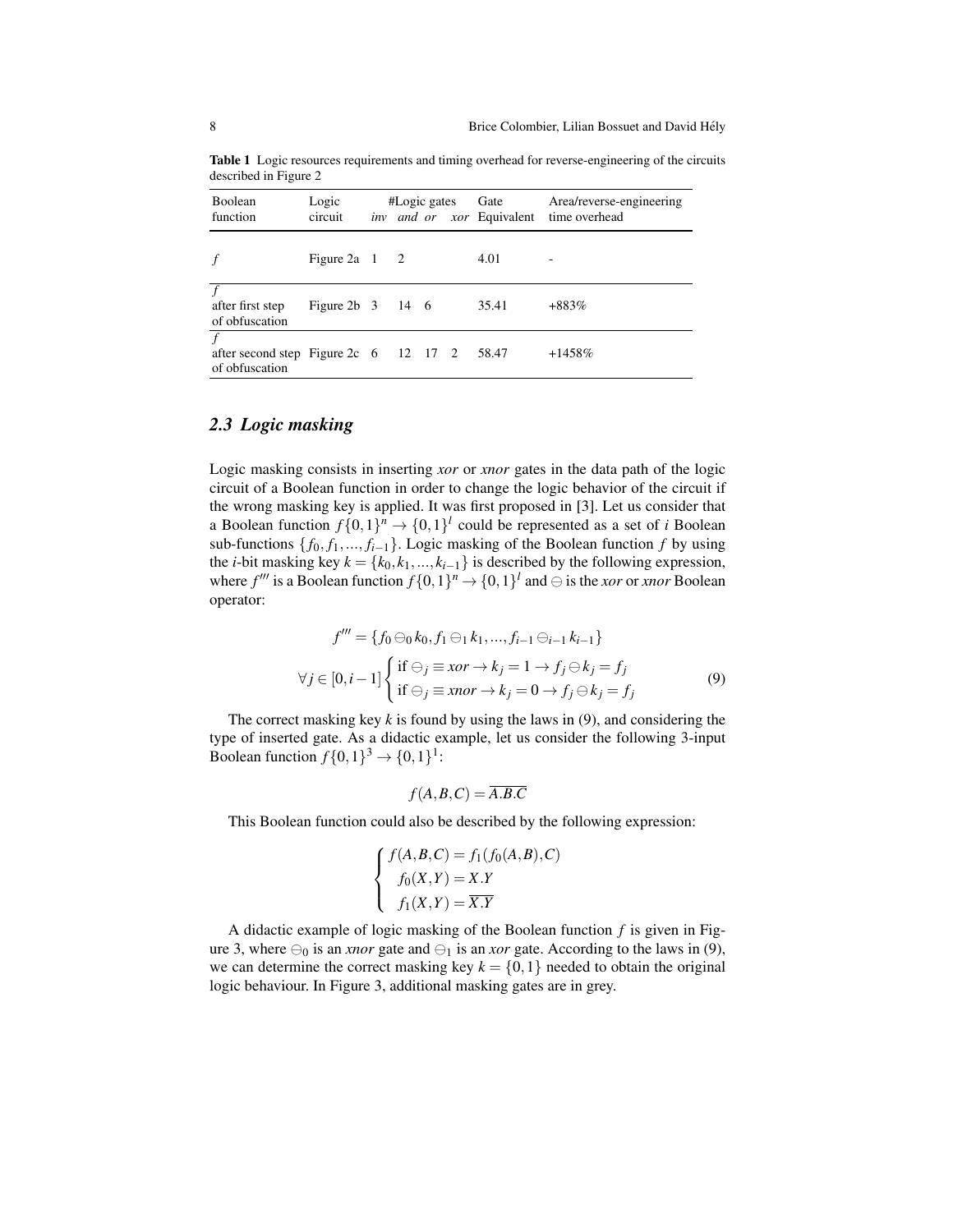Logic modification-based IP protection methods: an overview and a proposal 9



Fig. 3 Example of logic masking

Efficient insertion of the masking scheme has to be achieved without reducing performance (mainly by limiting the insertion of gates on the critical path) or increasing area overhead (by limiting the number of additional gates without using too few bits for the masking key *k*). For example, works presented in [15] and [4] propose to use heuristics to reduce overhead.

# *2.4 Logic locking*

Logic locking allows the designer to insert *or*, *and*, *nor* or *nand* gates in the data path of the logic circuit of a Boolean function in order to lock the output to a fixed logic level (0 or 1) if the wrong unlocking key is applied. Let us consider that a Boolean function  $f\{0,1\}^n \rightarrow \{0,1\}^l$  can be represented as a set of *i* Boolean subfunctions  $\{f_0, f_1, \ldots, f_{i-1}\}$ . Logic locking of the Boolean function *f* by using the i-bit unlocking word  $k = \{k_0, k_1, ..., k_{i-1}\}$  is described by the following expression when  $f^{\prime\prime\prime\prime}$  is a Boolean function  $f\{0,1\}^n \rightarrow \{0,1\}^l$  and  $\odot$  is the *and* or *or* Boolean operator:

$$
f''' = \{f_0 \odot_0 k_0, f_1 \odot_1 k_1, ..., f_{i-1} \odot_{i-1} k_{i-1}\}
$$
  

$$
\forall j \in [0, i-1] \left\{ \begin{aligned} &\text{if } \odot_j \equiv and \rightarrow k_j = 1 \rightarrow f_j \odot k_j = f_j \\ &\text{if } \odot_j \equiv or \rightarrow k_j = 0 \rightarrow f_j \odot k_j = f_j \end{aligned} \right. \tag{10}
$$

The correct unlocking key  $k$  is found by using the laws in  $(10)$ , and considering the type of inserted gate. As a didactic example, let us consider the following 3-input Boolean function  $f\{0,1\}^3 \rightarrow \{0,1\}^1$ :

$$
f(A, B, C) = \overline{A.B.C}
$$

This Boolean function could be expressed by the following expression:

$$
\begin{cases}\nf(A, B, C) = f_1(f_0(A, B), C) \\
f_0(X, Y) = X.Y \\
f_1(X, Y) = \overline{X.Y}\n\end{cases}
$$

A didactic example of logic locking of the Boolean function *f* is given in Figure 4 where  $\odot$ <sub>0</sub> is an *and* gate. In this very simple example, only one gate is used to lock the logic behavior of the circuit. By following the laws in (10) we can determine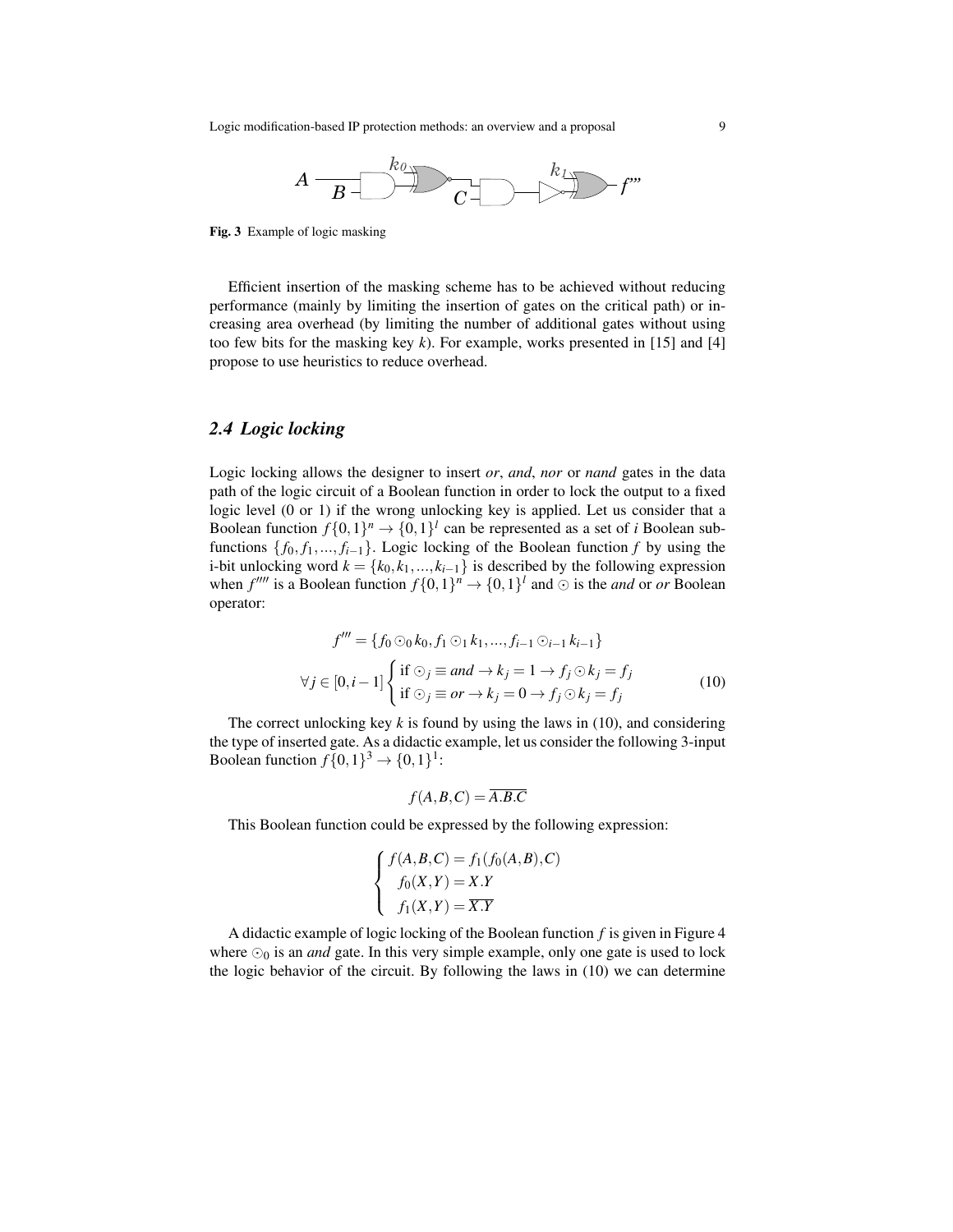the correct unlocking word  $k = 1$  to obtain the correct behaviour. In Figure 4 the additional locking gate is in grey.



Fig. 4 Example of logic locking

Like for logic masking, the insertion of the locking gates has to be achieved without reducing performance and increasing area overhead. In the following section, we present a new method based on graph analysis of an RTL netlist, which achieves efficient and secure logic locking.

Like in logic obfuscation and masking, it is possible to lock a circuit by acting on parts/levels other than the logic level. For example, recent works propose to lock the finite-state-machine [16, 17] or the input/output ports [18].

#### 3 Proposed graph analysis-based logic locking scheme

As mentioned in Section 2.4, what we propose here is a new technique to select the nodes to include in the logic locking process. Indeed, since logic locking requires the insertion of extra logic gates, it is necessary to find the optimal place in the combinational netlist on which these extra gates should be inserted. According to the previously proposed definition, logic locking is the propagation of a fixed logic value from an internal node to one or several output(s). To achieve this, we need to identify sequences of gates that could propagate such a logic value. To this end, we represent the netlist as a graph. This representation is a convenient way of analyzing relations between logic gates and finding the optimal paths in a netlist that could propagate the logic locking value.

# *3.1 Implementation of logic locking*

Before building the graph, we must identify the characteristics leading to the propagation of a locking value in a sequence of logic gates. First, it is worth noting that a specific *controlling value* exists for non-linear logic gates. If this controlling value is applied to one of the logic gate's inputs, then the output is forced to a fixed, known value. For instance, setting one of the inputs of an *and* gate to 0 will set the output to 0. Table 2 summarizes the controlling values for the four 2-input non-linear logic gates.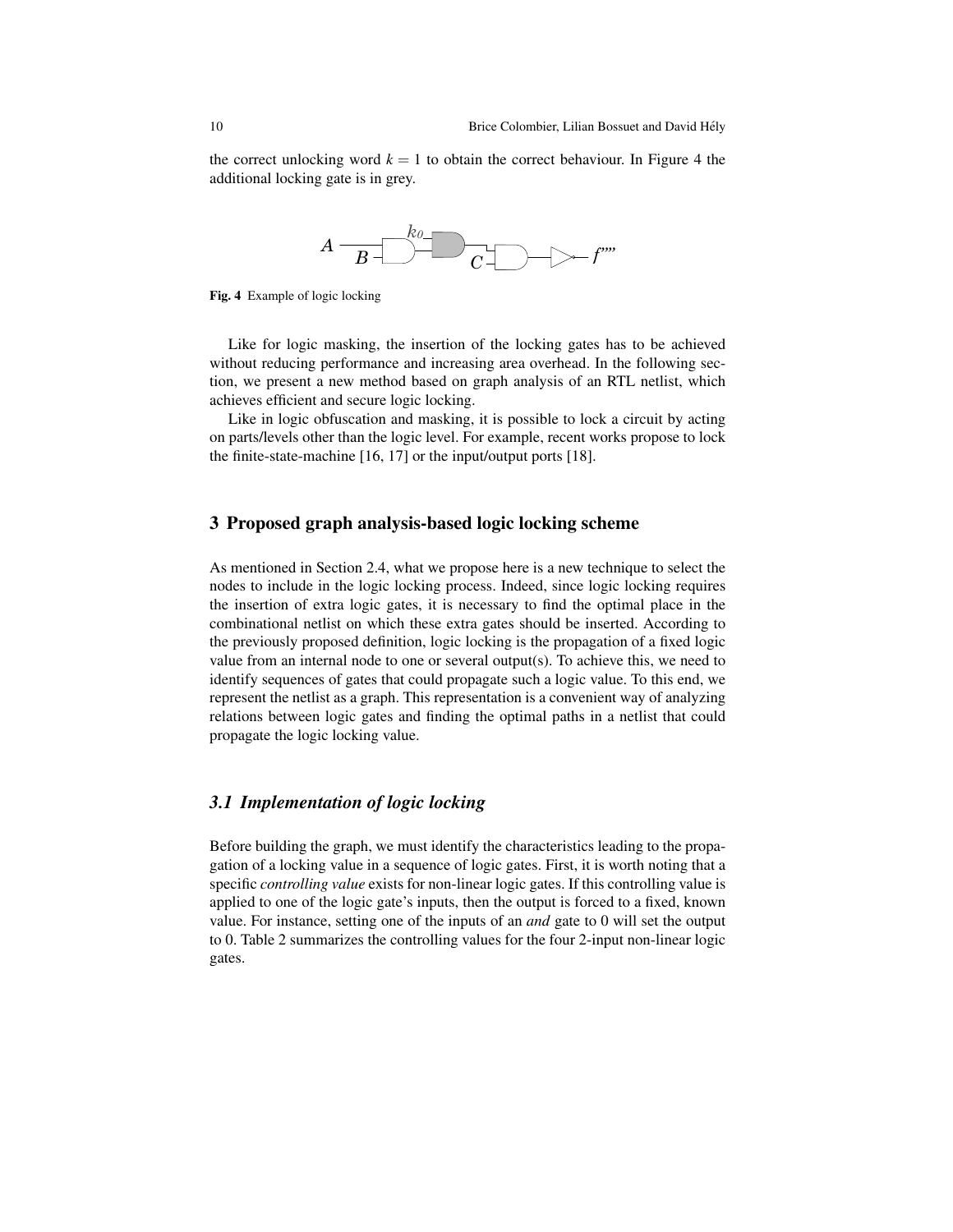| Logic gate | Controlling value | Output value $a$ |
|------------|-------------------|------------------|
| and        |                   |                  |
| nand       |                   |                  |
| or         |                   |                  |
| nor        |                   |                  |

Table 2 Controlling value and associated output value for 2-input non-linear logic gates

*<sup>a</sup>*when the controlling value is applied to one of the inputs.

Next, for every node in the netlist, we define two values:  $V_{locks}$  and  $V_{forced}$ .  $V_{locks}$ is the controlling value of the gate that comes after this node. For instance, if a node is the input of an *or* gate, then  $V_{locks} = 1$ .  $V_{forced}$  is the value to which the node will be forced. For instance, if a node is the output of an *or* gate,  $V_{forced} = 1$ . It should be noted that in some cases  $V_{locks} = \{0, 1\}$ . This occurs if the node has a fan-out higher than one and spans gates with different controlling values. A node is useful for logic locking if it is forced to the controlling value of the following gate. Therefore, for sequences of nodes that can propagate a locking value, all the nodes meet the following criterion:

# Criterion 1:  $V_{forced} \in V_{locks}$

If Criterion 1 is verified for all the nodes in a sequence of nodes, then this sequence is able to propagate a locking value. In this case, forcing the first node to its controlling value will set all the nodes in the sequence at a fixed logic value. This is illustrated in Figure 5.



Fig. 5 Propagation of a locking value in a sequence of logic gates

With this in mind, one can see how an output can be forced to a fixed logic value. By inserting logic gates at specific locations in the netlist, the designer will be able to set controlling values and force the outputs to a fixed value. The aim here is to select the most appropriate nodes, namely those at the beginning of sequences of gates like the one presented in Figure 5. To achieve this aim, graph exploration techniques are used, and are presented in the following sections.

## *3.2 Graph building*

The original design file is an RTL description of the combinational netlist. The first step is to convert it into a directed acyclic graph. We chose to represent the netlist's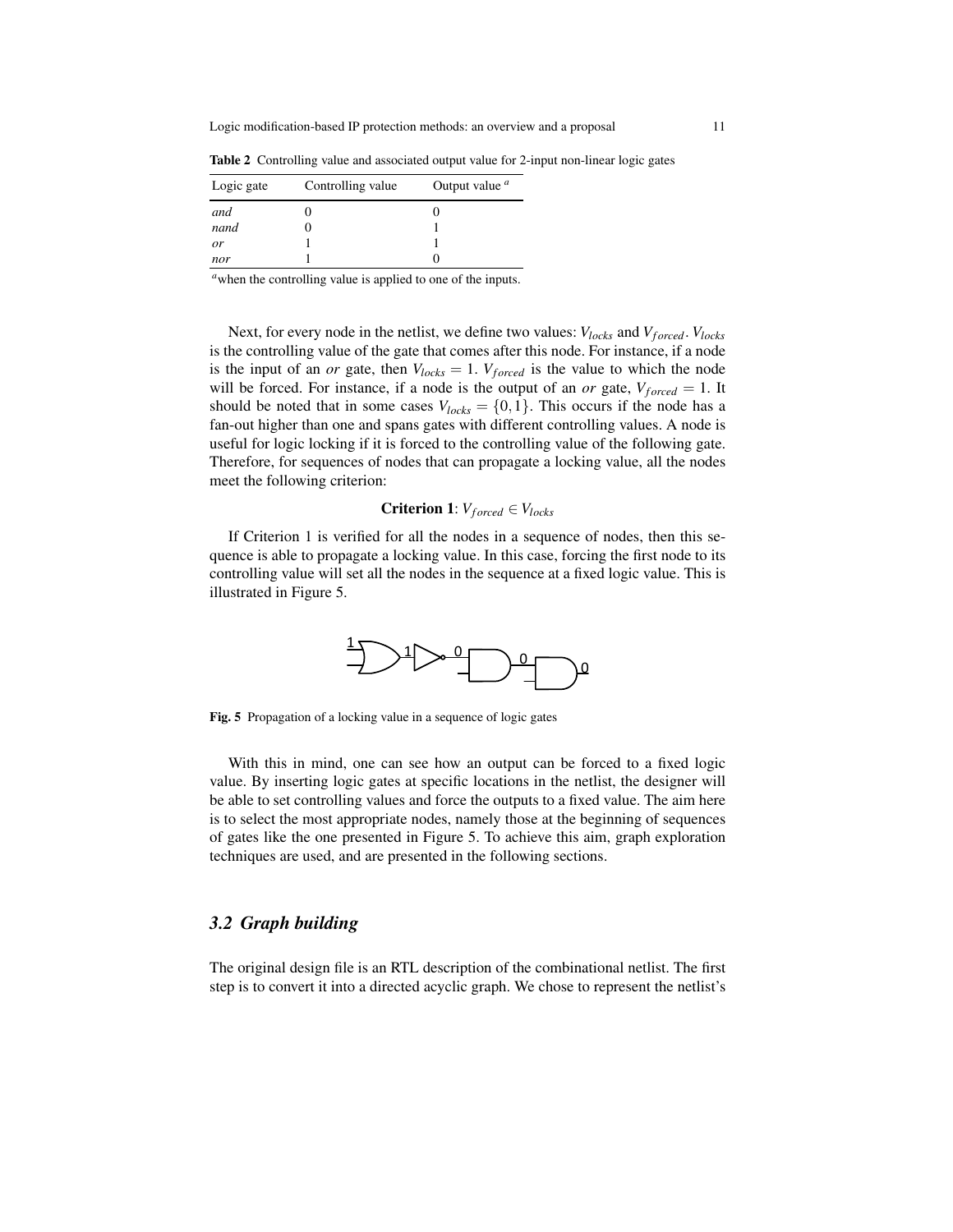nodes as vertices and the Boolean functions as edges. An example of conversion from logic gates to graph elements is shown in Figure 6.



Fig. 6 Conversion from logic gates to graph elements

This is repeated for all logic gates of the netlist. A toy example of a netlist converted into a graph is shown in Figure 7.



Fig. 7 Conversion from netlist to graph

In order to identify which nodes satisfy criterion 1,  $V_{locks}$  and  $V_{forced}$  are computed for all the nodes in the netlist (i.e. all the vertices in the graph). This is done as follows: outgoing edges are used to compute *Vlocks*, while incoming edges are used to compute  $V_{forced}$ . By convention, for the sake of the following computations,  $V_{locks}$ is set to  $\{0,1\}$  for the outputs. Table 3 shows  $V_{locks}$  and  $V_{forced}$  values computed for all the vertices of the graph shown in Figure 7.

The next step is to identify which nodes cannot propagate the locking value. This means they do not fulfill criterion 1. If a node does not meet this criterion, its incoming edges are deleted. Thus in the previous example, incoming edges are deleted for G9, G10 and G12.

What is obtained at this stage is a highly disconnected graph, because the vast majority of vertices do not fulfill criterion 1. Since we want to achieve logic locking, connected components that do not contain any output must be removed from the graph. After applying this method to the graph in the previous example, we obtain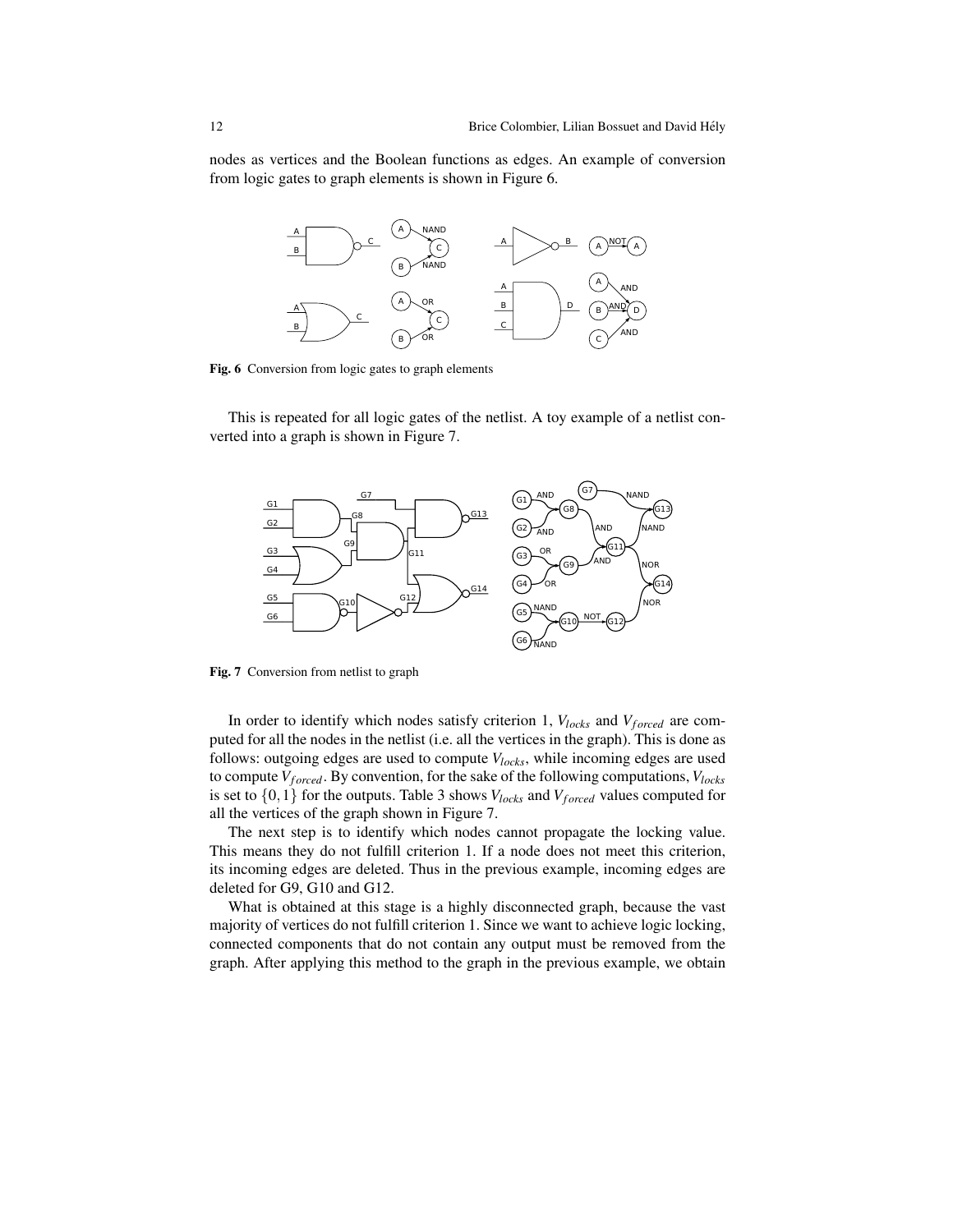| Node           | $V_{forced}$ | $V_{locks}$ | Node | $V_{forced}$ | $V_{locks}$  |
|----------------|--------------|-------------|------|--------------|--------------|
| G1             |              |             | G8   | 0            | $\mathbf{0}$ |
| G <sub>2</sub> |              |             | G9   |              | 0            |
| G <sub>3</sub> |              |             | G10  |              |              |
| G4             |              |             | G11  | 0            | $\{0,1\}$    |
| G5             |              |             | G12  | 0            |              |
| G <sub>6</sub> |              |             | G13  |              | $\{0,1\}$    |
| G7             |              |             | G14  | 0            | $\{0,1\}$    |

Table 3 *V*<sub>locks</sub> and *V*<sub>*forced*</sub> values for all the nodes of the netlist shown in Figure 7

the one shown in Figure 8. The original netlist is shown too, and a path that can propagate a locking value is highlighted.



Fig. 8 Final graph and the original netlist showing a path that can propagate a locking value

The final graph obtained at this stage comprises nodes that can all propagate a locking value to the output if they are forced to a specific logic value. Some of them, however, are better candidates, because they span a greater number of outputs or are more deeply integrated in the netlist. The selection algorithm used to identify the best nodes to act on is described in the following section.

## *3.3 Graph analysis for selection of optimal locking nodes*

At this stage, the graph is composed of several connected components. They all include at least one output, and are made of vertices that represent nodes able to propagate a locking value. These connected components can be classified in the four different categories depicted in Figure 9.

In the first situation, shown in Figure 9a, there is only one source vertex. Therefore, since the graph is directed, this vertex necessarily spans all the outputs, and can lock them all. It is consequently selected as the node to lock.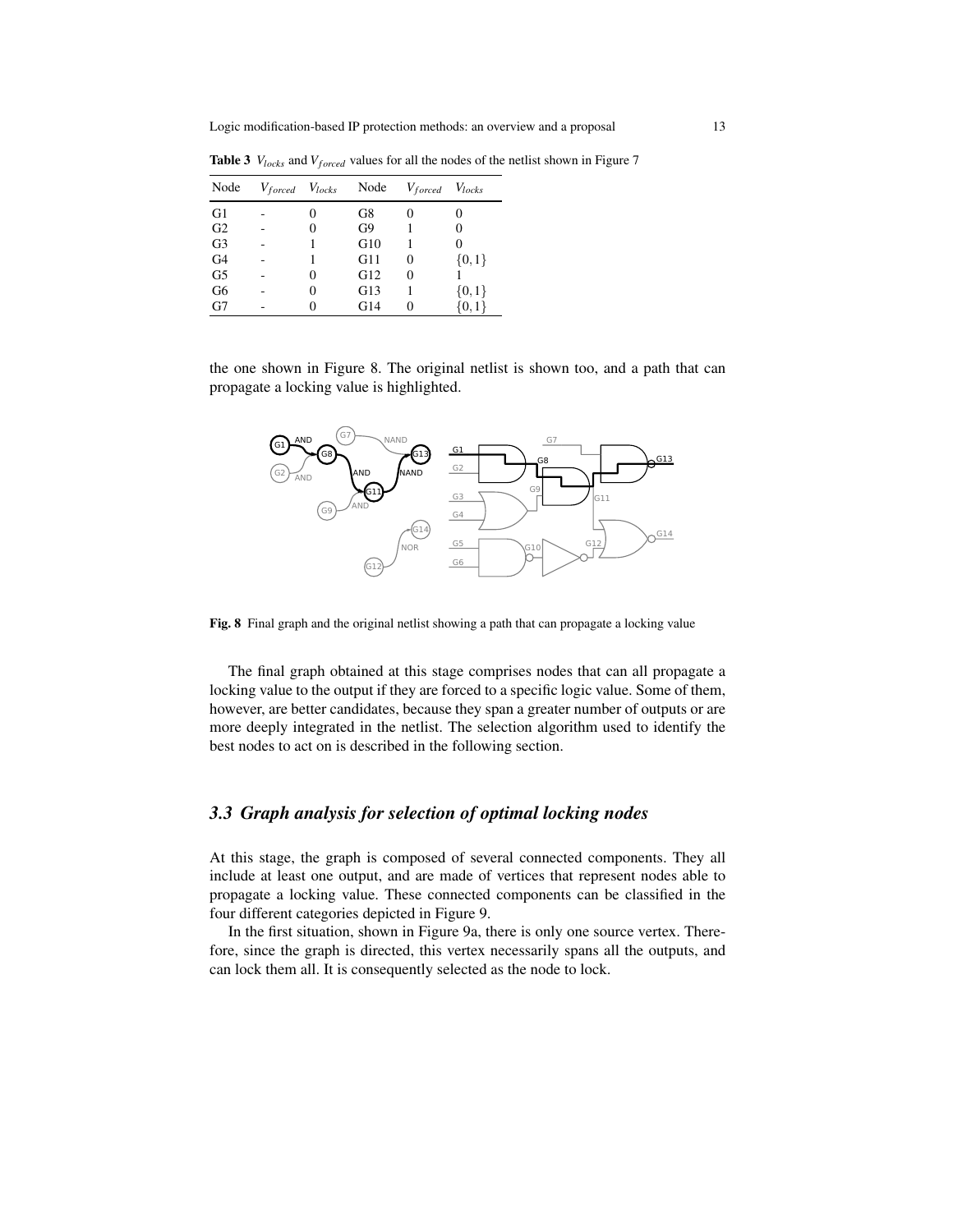

Fig. 9a One source vertex



Fig. 9b Multiple source vertices, one output



Fig. 9c Multiple source vertices, multiple outputs, one (or more) source vertex spans all the outputs



Fig. 9d Multiple source vertices, multiple outputs, no vertex spanning all the outputs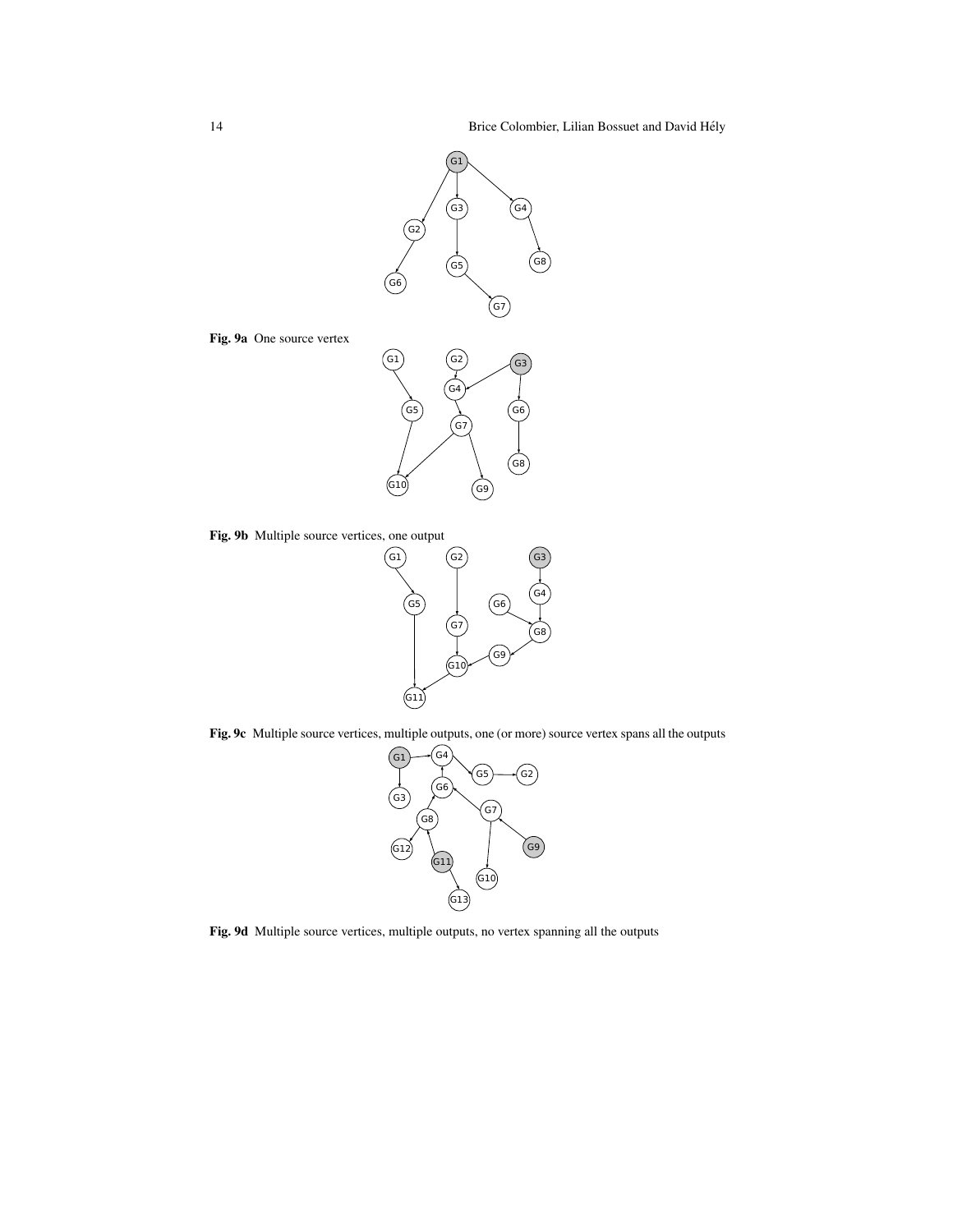The second possibility, shown in Figure 9b, occurs when a connected component comprises multiple source vertices but only one output. In order to embed the locking node as deeply as possible in the netlist, the distance between all source nodes and the output is computed. The furthest node from the output is selected as the node to lock.

In the case depicted in Figure 9c, there are multiple source vertices too. Some source vertices, however, do not span all the outputs. In order to lock as many outputs as possible with the smallest number of nodes to be modified, only the nodes spanning all the outputs are kept. If many nodes span all the outputs, then, as previously, the furthest one from the output is selected.

In the last situation, shown in Figure 9d, multiple source vertices span multiple outputs, but none spans them all. The way to proceed here is to sort the source vertices according to the number of outputs they span. Next, they are greedily selected and added to the list of nodes to lock. This process is carried out until all the outputs are locked.

Note that the situations described above are sorted according to their computational complexity. The last case, which is the most computationally expensive, is also by far the least frequent.

One we have a list of nodes to modify, the last step is to add the extra locking gates that will be responsible for forcing these nodes to a specific value if the wrong key is applied.

## *3.4 Netlist modification*

Now that we know which nodes to act on, the extra logic gates must be inserted. They will force these nodes to a specific value. The value to which each node must be forced is given by *Vlocks*, the controlling value of the subsequent gate. If a node must be forced to 0, then an *and* gate is used. If a node must be forced to 1, then an *or* gate is used. This is shown in Figure 10. The associated unlocking bit is the inverse of the controlling value of the inserted logic gate.



Fig. 10 Type of gate to insert according to the  $V_{forced}$  value and the associated unlocking bit

Coming back to the previous example, the nodes to be modified are G1 and G12. For G1,  $V_{locks} = 0$  and for G12  $V_{locks} = 1$ . Then the associated unlocking word  $(K_1, K_2)$  is "10". An *and* gate is used to force G1 to 0 if the wrong unlocking bit is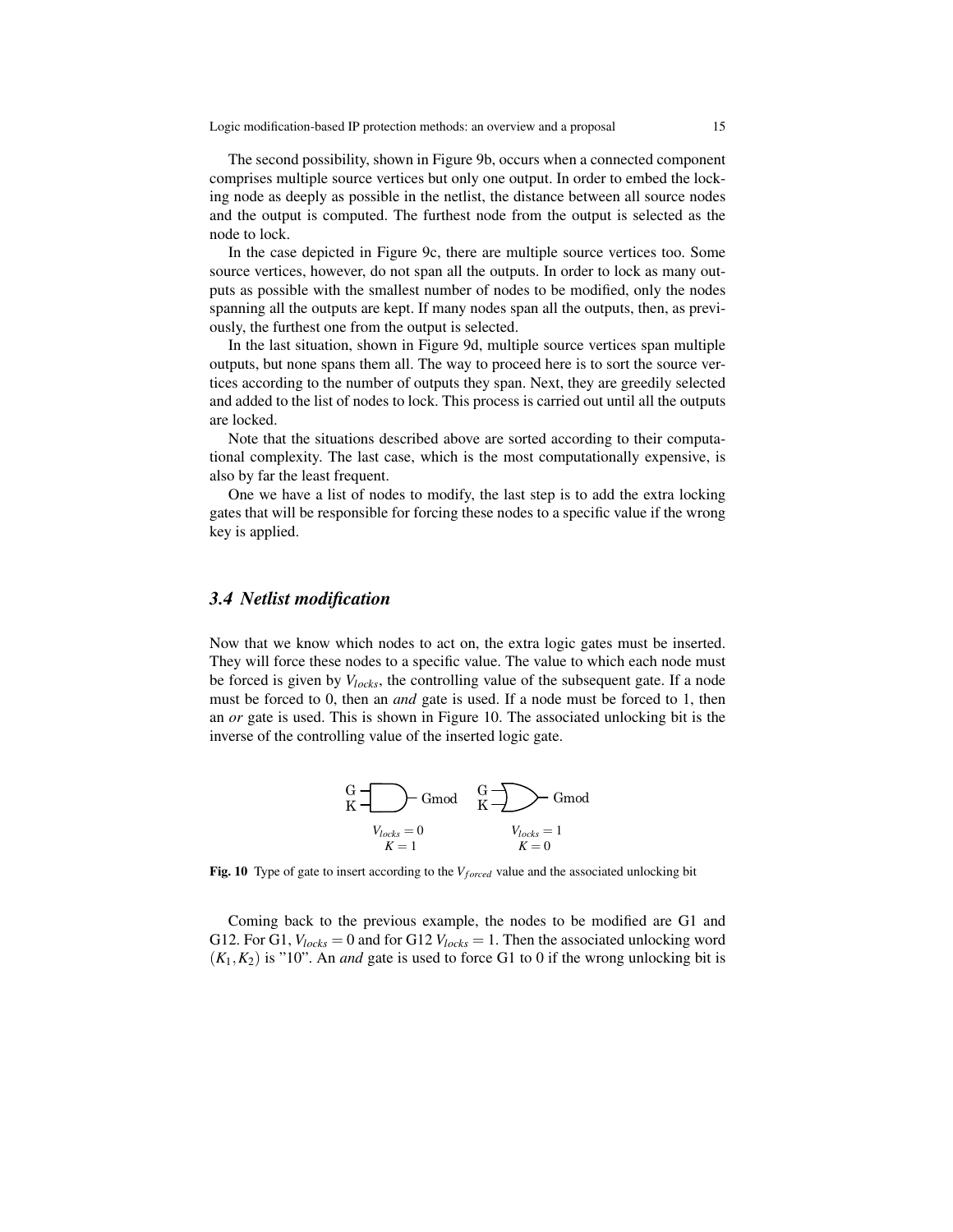applied, in this case: 0. An *or* gate is used to force G12 to 1 if the wrong unlocking bit is applied, in this case: 1. The final, lockable netlist is shown in Figure 11.



Fig. 11 Lockable netlist, inserted locking gates are in grey. The unlocking word is  $(K_1K_2) = "10"$ 

## 4 Implementation results

# *4.1 Logic resources overhead*

The logic locking algorithm was implemented in Python, and makes use of the *igraph* module to handle graphs. We implemented the locking scheme on ITC'99 combinational benchmarks [19] The netlists are described in VHDL. These benchmarks range from 1k to 225k gates. The logic resources overhead is measured as the percentage of logic gates that must be added to the netlist in order to make it totally lockable. Results are shown in Figure 12. The average resources overhead is 2.9%. This is acceptable, and almost twice lower than the one authors obtained in [4]. Another interesting feature here is that the overhead remains approximately the same despite the increase in the number of gates in the original design. Protecting large netlists is consequently not more expensive than protecting smaller designs.

## *4.2 Analysis time*

Taking a step back, a major feature that will ensure the protection schemes are widely adopted is usability. It describes how easy it is for a designer to protect the IP core once it has been designed. In order to increase usability, a key point is the amount of time required to make the netlist lockable. Since these protection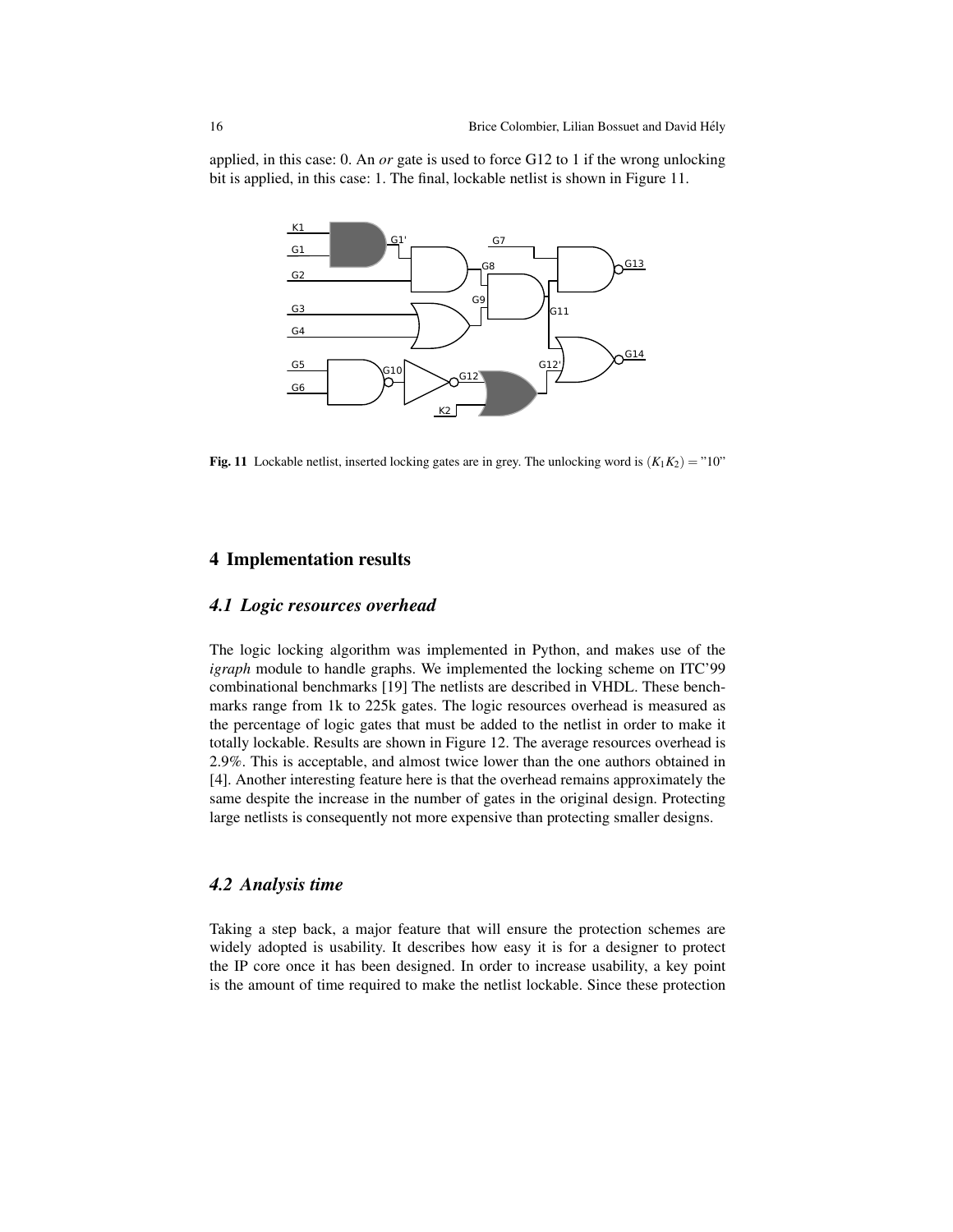

Fig. 12 Logic resources overhead obtained for logic locking

techniques could be integrated in EDA tools, the computation time should be reasonable. In Figure 13, we provide a comparison of the computation time required to protect a netlist with both logic locking and logic masking methods. These results were obtained by executing the Python scripts on an Intel i5-4570 workstation, operating at 3.2GHz and embedding 16Gb of RAM.



Fig. 13 Time required to analyze and modify the netlist

As can be seen in Figure 13, the logic locking based method is more than ten thousand times faster than the method based on logic masking. For instance, analyzing a 3,500-gate netlist requires four and a half hours with the method proposed in [4], whereas with the graph-analysis method, it takes less than one second. We extended our study to very large netlists of up to 225k gates. It turns out that the computation time increases quadratically. However, even for very large netlists, the computation time is reasonable. For the largest one that includes 225k gates, slightly more than hour is required to make it lockable.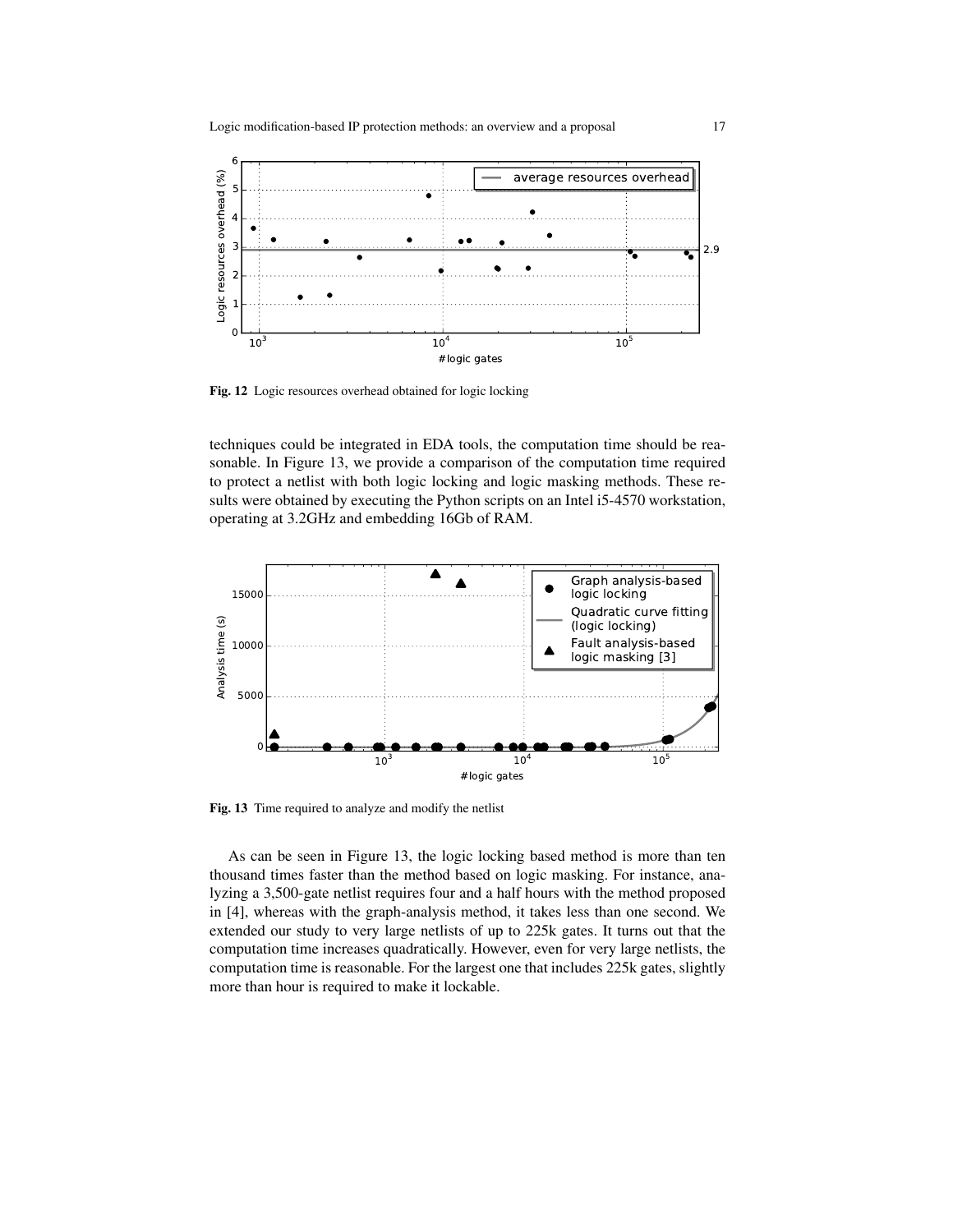When it comes to the execution time, the main difference between the two protection methods is that the one proposed in [4] uses fault simulation to locate the nodes to modify. It relies on external tools that employ computationally heavy methods. Conversely, our protection technique is based on graphs, which are an effective way of representing netlists. In the context of EDA integration, our method is thus much more suitable and computationally more effective.

## 5 Evaluation

## *5.1 Correlation*

In [4], the authors evaluate the efficiency of their locking scheme using the Hamming distance between the output of the original design and the output of the design when the wrong key is applied on the key inputs (i.e. when logic masking is activated). According to these authors, obtaining a 50% Hamming distance on average is a proof that the protection scheme is efficient. However, we have shown in Section 2 that even simple circuits can exhibit such a characteristic, and that 50% Hamming distance is simply one consequence of a zero correlation. We consequently use correlation to evaluate the efficiency of the protection scheme. The correlation is computed using Pearson's coefficient. The results are shown in Table IV. Since the standard deviation is zero when the outputs are locked by logic locking, Pearson's correlation coefficient is not defined. It can be considered as zero though, because when the output is locked, it provides no information about the normal behavior. Two methods are compared for logic masking: random and fault analysis-based node selection. Random selection [3] rapidly becomes inefficient when the circuit's size increases. Randomly inserting 128 *xor* gates in a 3,612-node netlist only reduces the correlation to 0.761. Fault analysis-based logic masking is more efficient, and reduces the correlation faster as the key size increases. For large netlists, however, it fails to reduce it significantly. For example, the correlation only drops from 0.254 to 0.217 when the key size increases from 32 to 128 bits on C7552. For larger designs such as the ones considered in Section 4, the performance will probably be even worse.

We can conclude from this observation that correlation should not be used to evaluate a protection scheme. It is a cryptographic property, which should be only used in the appropriate frame. We give more details about security in Section 7 below. Instead of correlation, we propose a metric to evaluate protection schemes based on the insertion of extra logic gates, which is presented in the following subsection.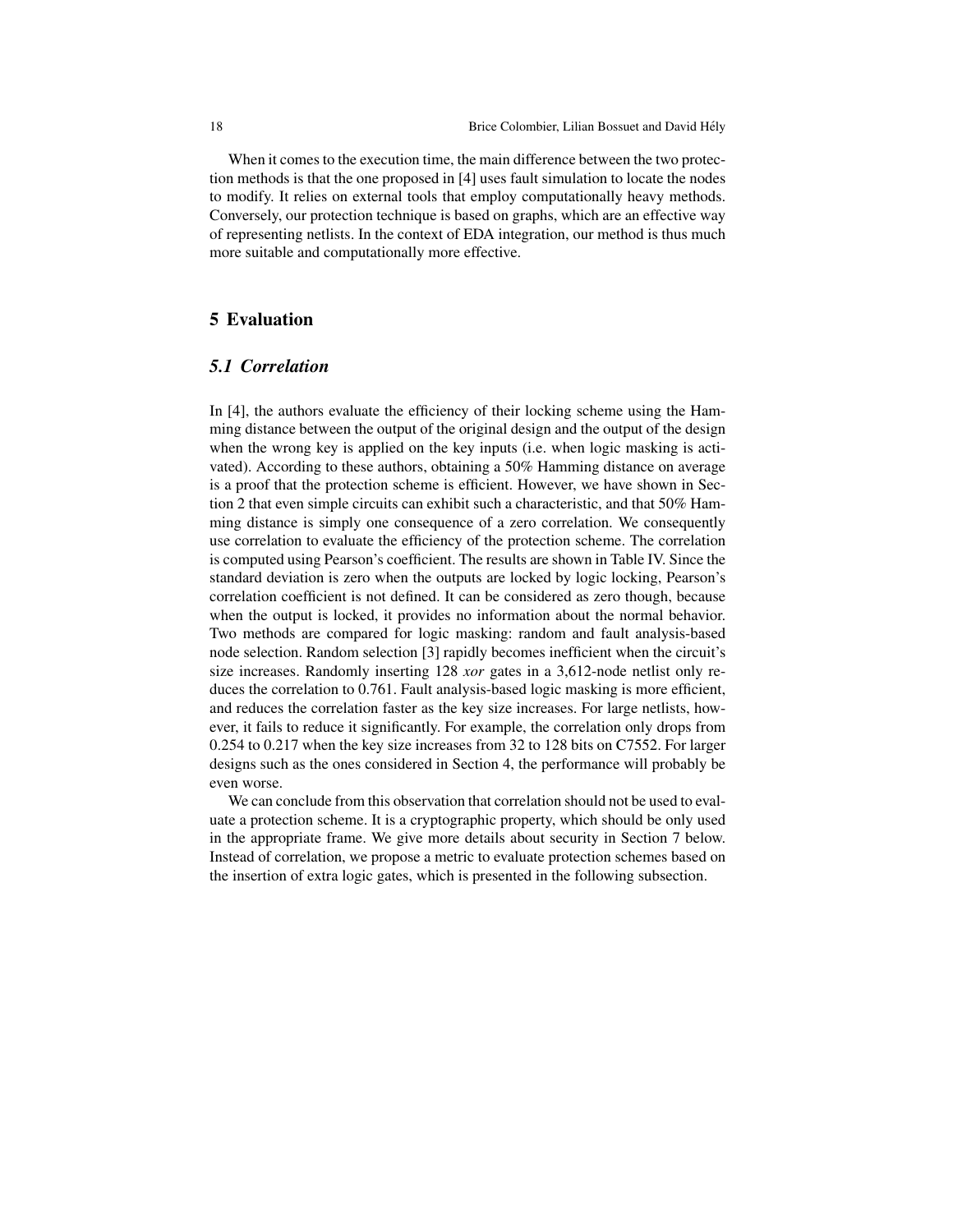|                                   |          | Logic masking |                               | Logic locking    |  |
|-----------------------------------|----------|---------------|-------------------------------|------------------|--|
| <b>Benchmark</b>                  | Key size |               | Random [3] Fault analysis [4] | Graph analysis   |  |
| c432, 7 outputs, 189 nodes        | 32 bits  | 0.272         | 0.012                         | $\left( \right)$ |  |
|                                   | 64 bits  | 0.153         | 0.019                         |                  |  |
|                                   | 128 bits | 0.026         | 0.014                         |                  |  |
| c5315, 123 outputs, 2362 nodes    | 32 bits  | 0.902         | 0.554                         | $\left( \right)$ |  |
|                                   | 64 bits  | 0.873         | 0.357                         |                  |  |
|                                   | 128 bits | 0.820         | 0.277                         |                  |  |
| $c7552$ , 108 outputs, 3612 nodes | 32 bits  | 0.952         | 0.254                         | 0                |  |
|                                   | 64 bits  | 0.920         | 0.235                         | 0                |  |
|                                   | 128 bits | 0.761         | 0.217                         |                  |  |

Table 4 Pearson's correlation coefficient computed for different node selection methods and key sizes

#### *5.2 Logic locking metric*

The intrinsic feature of a protection scheme based on the insertion of extra logic gates is altering the outputs using the extra gates. Therefore, two characteristics can be used to evaluate how effective these schemes are. The first one is: how many inputs are spanned by each extra logic gate? This is related to the amount of gates that have to be inserted to ensure total locking. If one gate locks multiple outputs, it is obviously more efficient than if multiple gates are required. The locking ratio is defined as follows:

$$
Locking ratio = \frac{\text{#out puts}}{\text{Hlocking gates}}\tag{11}
$$

Since the locking gates should be inserted as deeply as possible into the netlist, a second metric is: how far is the inserted gate from the outputs? The number of logic levels between the locking gate and the outputs is consequently also computed. The average distance between the inserted gates and the outputs is computed as the average number of logic levels on the shortest path between the inserted gates and every output that is reachable from them. The results we obtained when applying our graph-based insertion method for logic locking are presented in Table 5.

We can see that the number of outputs spanned by each locking gates is very close to 1. This basically means that, mostly, one logic locking gate is responsible for forcing one output. This is discussed in the following section. We can also see that the number of logic levels between the locking gates and the locked outputs is low. This could be a problem if the attacker has access to the RTL description of the design. Indeed, if the locking gates are located very close to the outputs, then the attacker can identify them easily and possibly modify the netlist to bypass the locking circuitry. This is why the locking gates need to be embedded as deeply as possible in the netlist.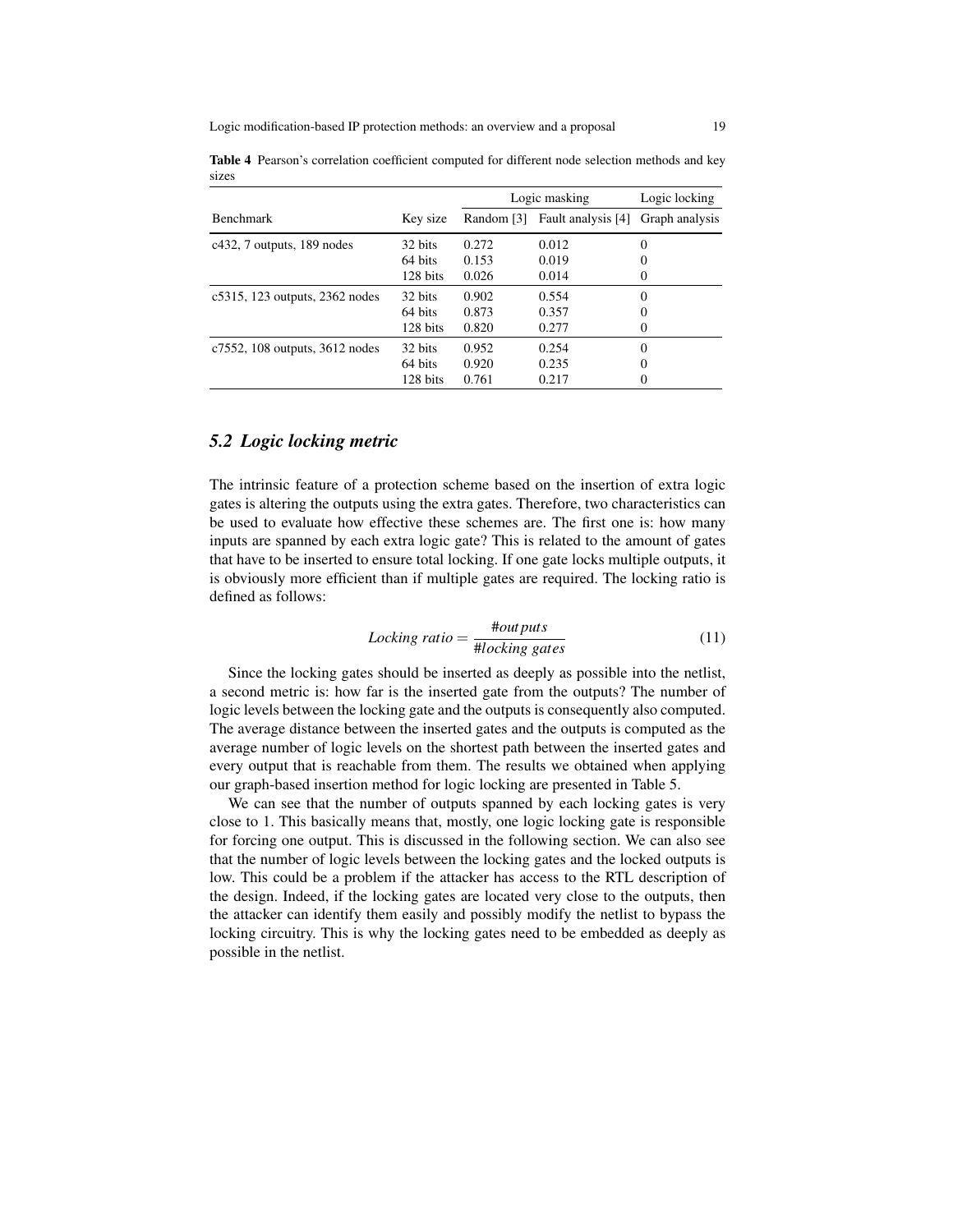| Benchmark | #logic gates | Locking ratio | Average distance to outputs (logic levels) |
|-----------|--------------|---------------|--------------------------------------------|
| c432      | 160          | 1.75          | 1.43                                       |
| $b10_C$   | 172          | 1.13          | $\mathbf{1}$                               |
| $b13_C$   | 289          | 1.13          | 1.13                                       |
| c880      | 383          | 1.63          | 3.39                                       |
| $b07_C$   | 383          | 1.32          | 1.16                                       |
| c1355     | 546          | 1.03          | 2                                          |
| $b04_C$   | 652          | 1.02          | 1.11                                       |
| $b11_C$   | 726          | 1.03          | 1.19                                       |
| c1908     | 880          | 1.04          | $\mathbf{1}$                               |
| $b05_C$   | 927          | 1.82          | 1.52                                       |
| $b12_C$   | 944          | 1.1           | 1.18                                       |
| c2670     | 1193         | 1.68          | 2.38                                       |
| c3540     | 1669         | 1.1           | 1.82                                       |
| c5315     | 2307         | 1.68          | 2.07                                       |
| c6288     | 2416         | 1.03          | $\mathbf{1}$                               |
| c7552     | 3512         | 1.16          | 1.5                                        |
| $b14-1-C$ | 6569         | 1.15          | 1.48                                       |
| $b15_C$   | 8367         | 1.12          | 1.69                                       |
| $b14_C$   | 9767         | 1.16          | 1.42                                       |
| b15.1.C   | 12543        | 1.12          | 2.06                                       |
| $b21-1-C$ | 13898        | 1.14          | 1.33                                       |
| $b20_1C$  | 13899        | 1.14          | 1.32                                       |
| $b20_C$   | 19682        | 1.15          | 1.36                                       |
| $b21_C$   | 20027        | 1.14          | 1.29                                       |
| b22.1.C   | 20983        | 1.14          | 1.35                                       |
| $b22_C$   | 29162        | 1.15          | 1.36                                       |
| $b17_C$   | 30777        | 1.11          | 1.76                                       |
| $b17-1-C$ | 38116        | 1.11          | 1.97                                       |
| $b18.1_C$ | 105102       | 1.12          | 1.74                                       |
| $b18_C$   | 111241       | 1.12          | 1.74                                       |
|           | Average:     | 1.22          | 1.56                                       |

Table 5 Evaluation of the proposed node selection technique by locking ratio and mean distance to outputs

To this end, dummy logic levels can be inserted between the locking gate and the output, thereby achieving additional logic obfuscation as described in Section 2. For instance, an *or* gate can be replaced by the three gates depicted in Figure 14. G is the node to be forced and K is the locking/unlocking input. Another node is picked randomly and used for the dummy logic. As depicted, the output value is either 1 or G, which means that locking is successful. Obviously, the increase in reverse engineering effort comes at the price of an increased area overhead. In order to add one logic level, three gates are inserted instead of one. If the designer wants to add a second dummy logic level, then the structure must be duplicated. Then five gates are inserted. The logic resources overhead is then  $n(2k+1)$ , where *n* is the number of locking gates to be inserted and *k* is the number of dummy logic levels. In order to limit the overhead, dummy logic levels can be used only for the nodes that are too close to the outputs.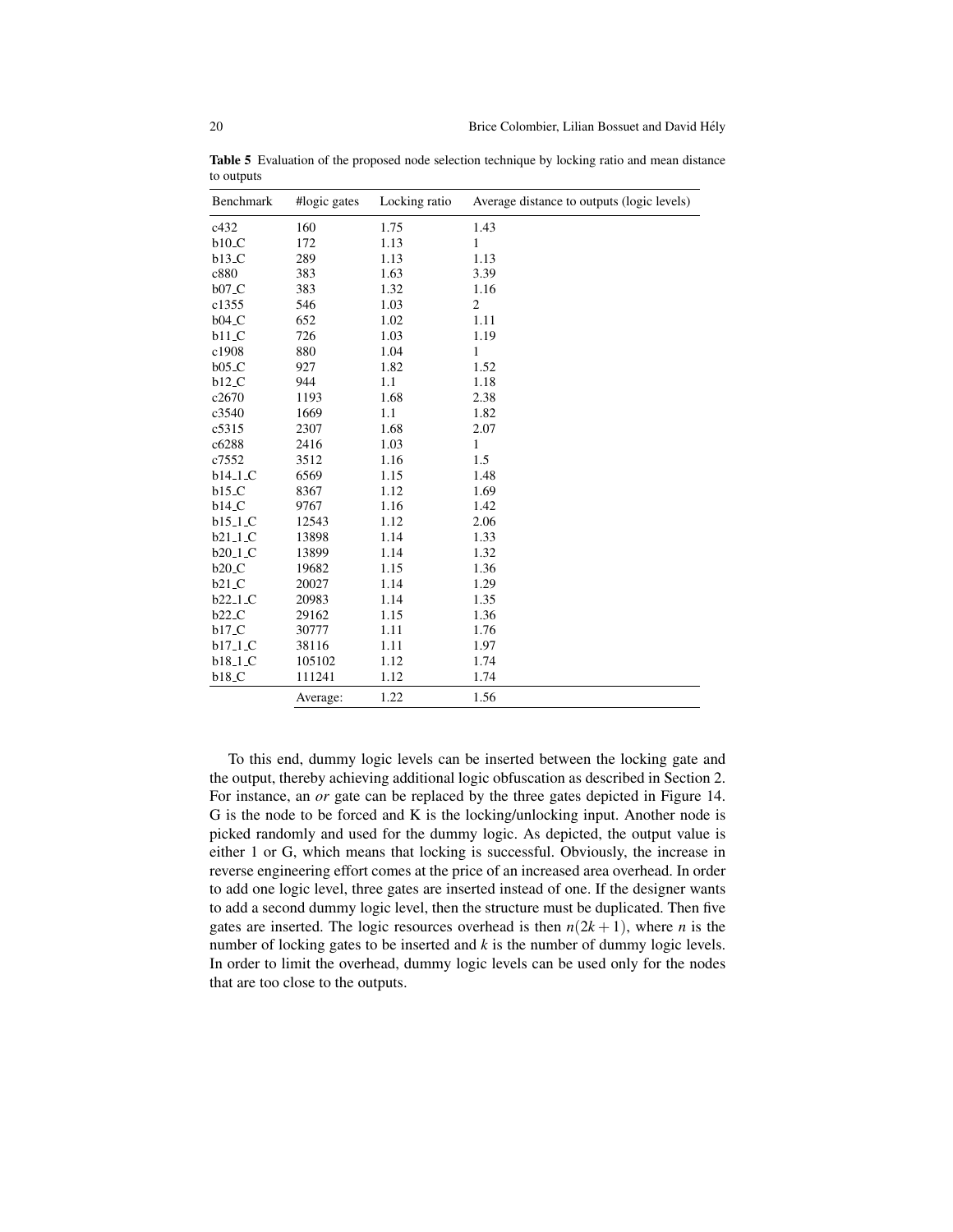

Fig. 14 *or* locking gate replacement with an extra logic level

# 6 Security analysis

## *6.1 Threat model*

To evaluate the security of logic locking, we must first distinguish the threat model of the actual context. Since we are trying to protect IP cores against illegal cloning, we must assume that the attacker has access to the original design, and can implement it. We make a stronger assumption by not limiting the number of implementations. Our aim for logic locking is only to make illegal copies non-functional. Thus we first assume that the designer has access to the inputs used to unlock the design, i.e. the inputs to which the unlocking word encrypted with the secret key must be applied to unlock the circuit and to use it. In practical terms, the designer is able to write in a specific memory inside the chip, which will unlock the circuit if the correct value is provided. Moreover, since the designer appears to be legitimate at first sight, he also has access to test vectors.

# *6.2 Hill-climbing attack*

Considering the threat model described above, a major concern expressed in [20] is the ease of a hill-climbing attack. It was described as an attack against the logic masking technique presented in [3]. However, it turns out to be equally efficient against logic locking. This is due to the tight link between the masking/locking inputs and the outputs. The attack procedure for logic masking described in [20] is as follows. First, pick a random key and apply it on the unlocking inputs. Compute the Hamming distance between the actual and the expected output, given by the test vectors. Flip the first bit of the key. If the Hamming distance increases, then flip this bit again and repeat the action for all the bits of the key. Otherwise, if the Hamming distance decreases, move on to the next bit. The method is similar for logic locking, except that instead of using the Hamming distance as the function to minimize, the number of locked outputs is used. The main concern here is that, since there is a gradient toward the correct key in the key space, it can be easily recovered. In other words, the Hamming distance between the actual and expected output grows linearly with respect to the number of wrong key bits when logic masking is applied.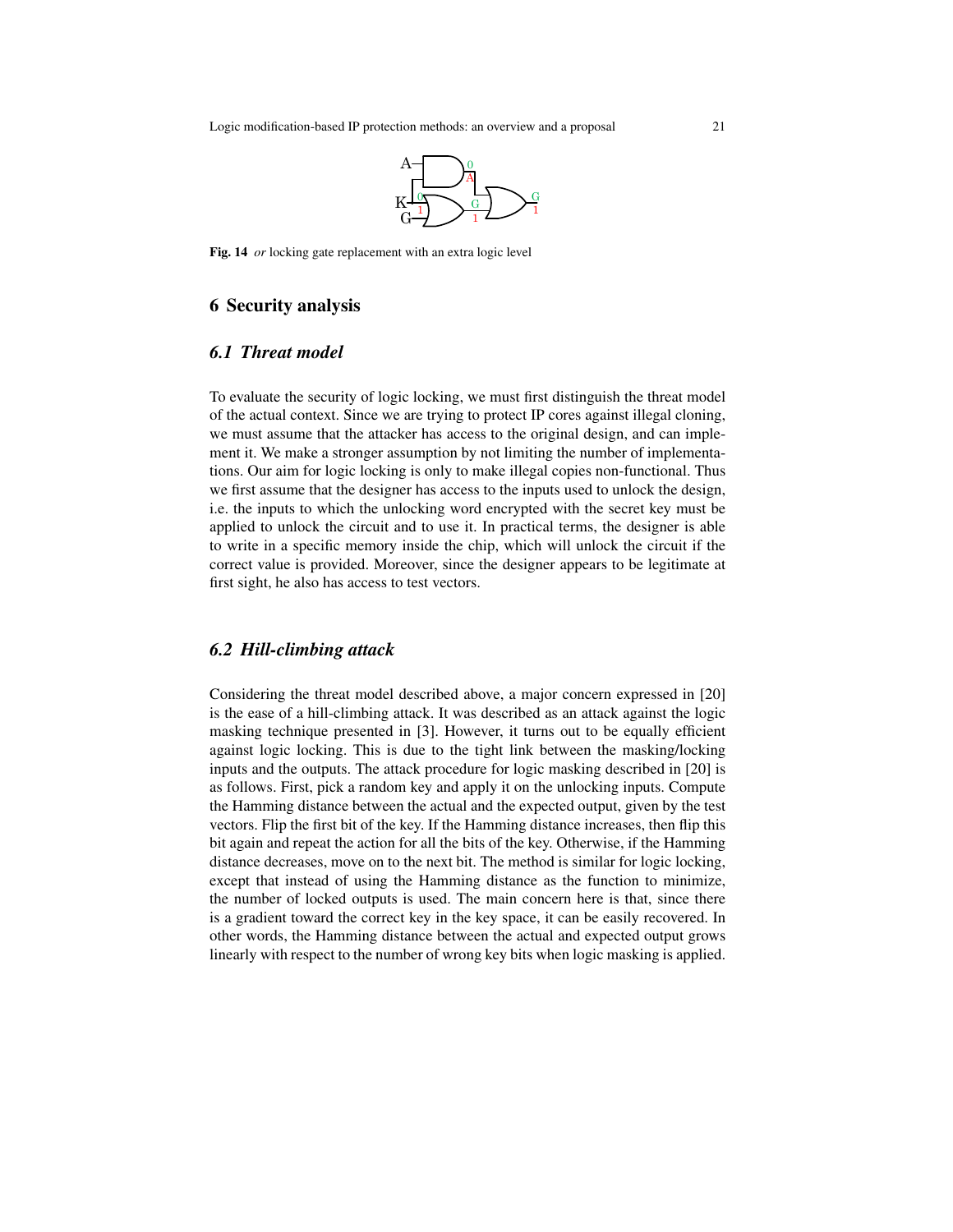Similarly, the number of outputs that are locked and the number of wrong key bits are correlated.

This is due to the fact that, as shown in Table 5, the ratio of the number of inserted gates to the number of outputs is close to one. In most cases, one gate is responsible for locking one output. This is a serious security concern. In this case, the security of the protection system is as low as the greatest number of key bits influencing one output. If the key bits and the outputs are connected pairwise, then the overall security level is 1 bit. In the following section, we discuss countermeasures against hill-climbing attacks.

## *6.3 A partial countermeasure against hill-climbing attack*

In order to avoid hill-climbing attacks, the correlation between the unlocking inputs and the outputs has to be reduced. One unlocking input should have an impact on multiple outputs, in order to hide the internal relation. Similarly, every output should be locked by several key inputs.

One possible countermeasure is to add some redundancy between the locking gates and the key inputs. This can be achieved by adding inputs to the locking gates. These inputs are connected to key inputs that have the same value as the first key input of the locking gate. For example, two locking gates for which the key bit is 1 can be associated, as depicted in Figure 15. It follows that in order to obtain the correct values for *G*0*mod* and *G*1*mod*, both *K*0 and *K*1 must have the correct value. It can be extended to add more key inputs to the locking gates, and more redundancy. However, this countermeasure is only partially effective. Indeed, it only increases the equivalent security level to the number of inputs added to the locking gates. Making it secure would require the locking gates to have a very large number of inputs, which is not feasible.



Fig. 15 Partial countermeasure against hill-climbing attack

After another look at the previously described characteristic, it is very similar to the diffusion property of cryptographic functions. This led us to adopt another design plan for the protection scheme. Thus the logic locking module is only responsible for disturbing the original behavior. Security is ensured by using a sepa-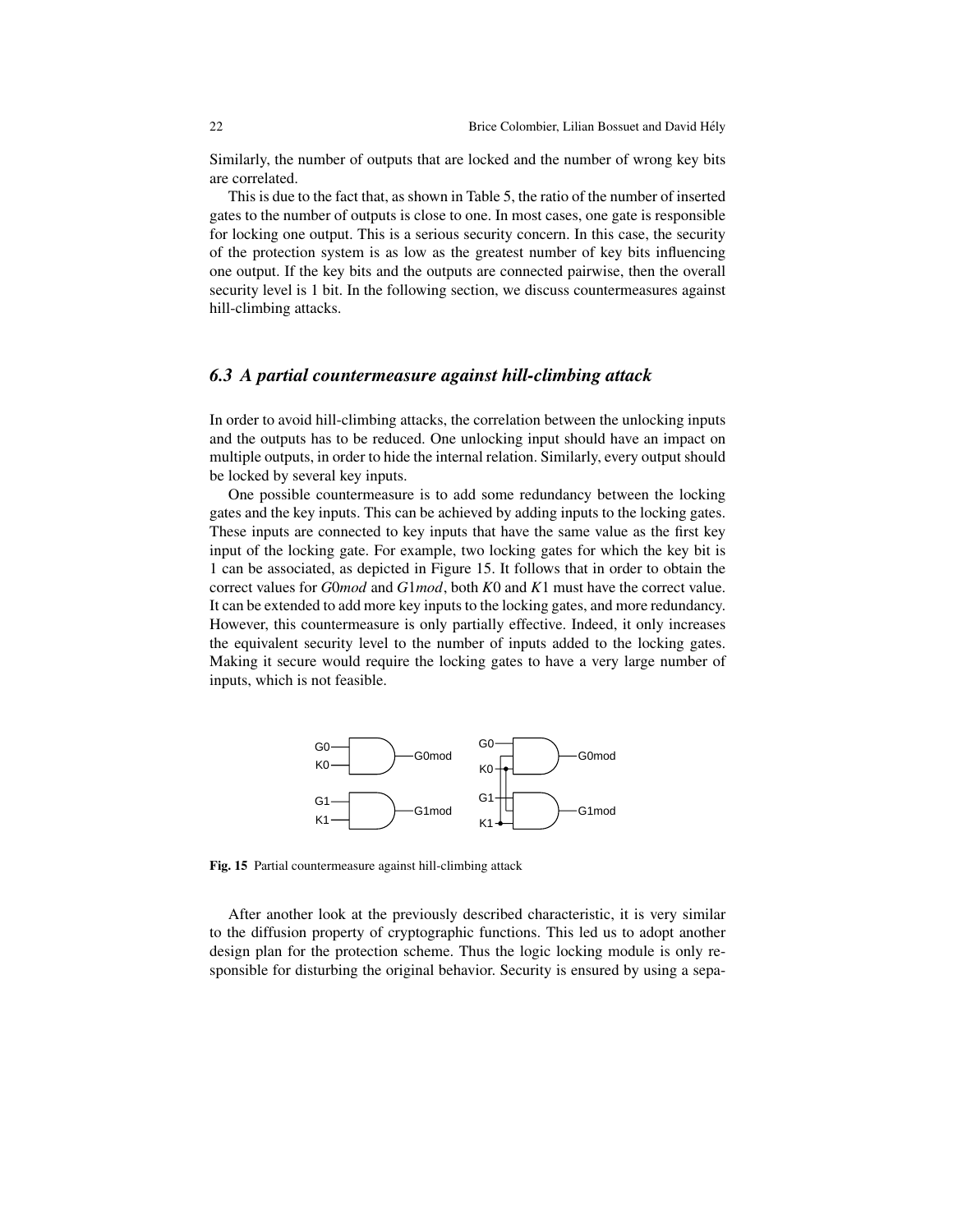rate cryptographic primitive. The overall architecture is described in the following section

#### 7 Architecture of a complete design data protection scheme

## *7.1 Area/locking strength trade-off*

Before examining the whole protection scheme architecture, let us focus on the implementation of the logic locking module. After the graph has been built and analyzed, the final graph contains nodes that are all able to propagate a locking value. The method presented in Section 3.3 to select the best nodes to modify selects as few nodes as possible in the connected components to ensure total locking, but all the other nodes are also able to lock the associated output. Therefore, some extra locking gates can be added to increase the locking strength. Indeed, if the locking signal is carried by only one wire, it could be subject to side channel attacks such as optical injection [21] and its logic value can be flipped. In fact all the nodes found in the connected components of the final graph can be modified to increase the locking strength. This comes at the cost of increased logic resources overhead. This design trade-off is illustrated in Figure 16, where the logic resources related to minimum overhead and maximum locking strength are given for all ISCAS'85 benchmarks. For b15 C for instance, the minimum overhead to achieve total functional locking is 4.52%. However, up to 29% extra resources can be added to further strengthen logic locking. The designer can decide on the acceptable resources overhead and increase the associated locking strength accordingly.



Fig. 16 Trade-off between locking strength and resources overhead

An example is given in Figure 17. The original netlist and the netlist modified for logic locking with minimal overhead are shown in Figure 17a. There is only one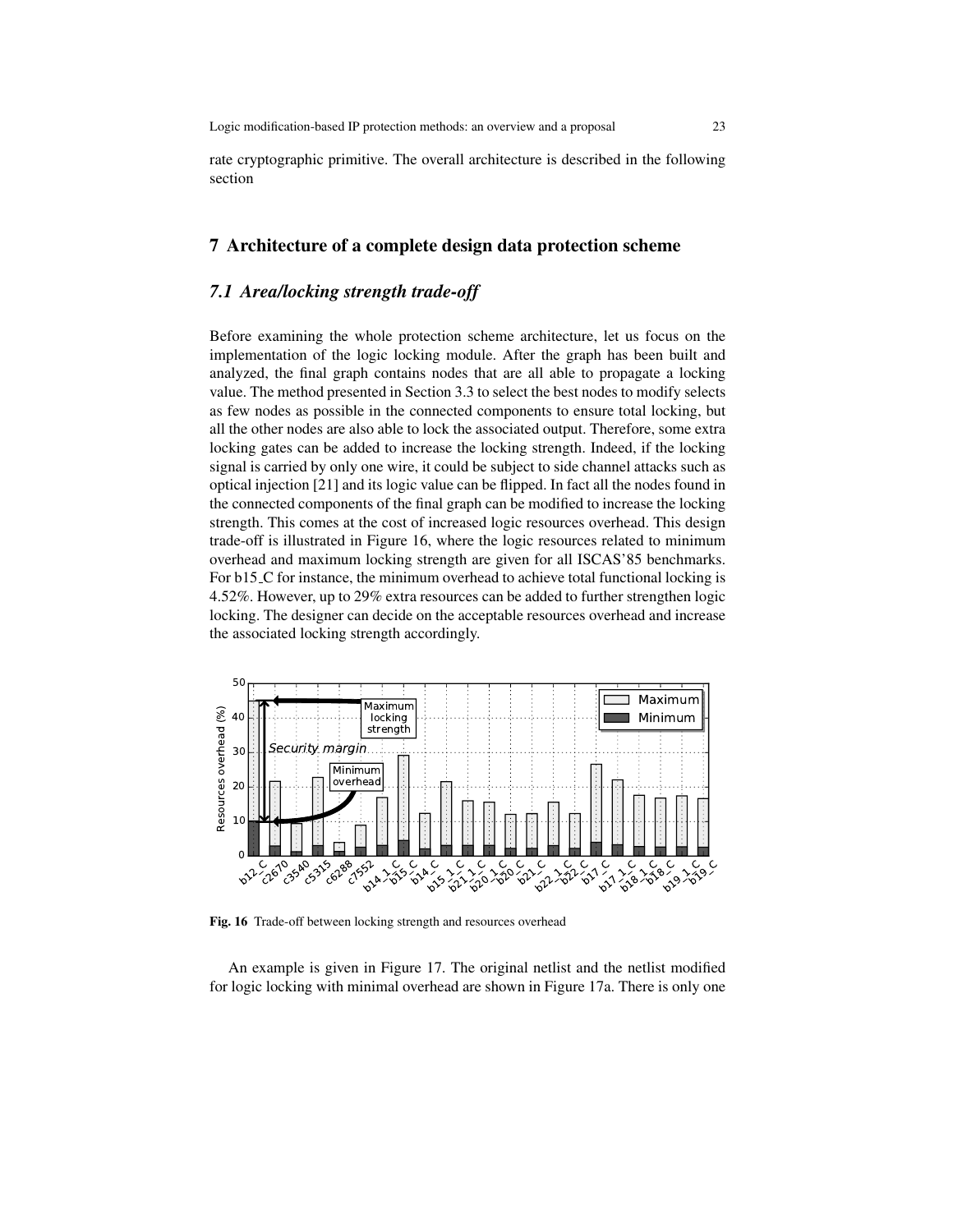node forced, and one unlocking bit input. On the other hand, since all nodes *G*0, *G*2 and *G*4 can propagate a locking value, they can all be forced to increase the locking strength. This is shown in Figure 17b. Three locking gates are inserted. The associated unlocking bits must all be set to their correct value in order to get the correct output. Of course, it comes at the price of an increased area overhead.



Fig. 17a Original netlist and modified netlist with lowest area overhead



Fig. 17b Modified netlist with maximum locking strength and separated key bits

# *7.2 On the need for a cryptographic primitive*

In [4], the authors claim to achieve security by reaching 50% Hamming distance between the original and masked outputs. Since in this case, security is not based on a cryptographic primitive, it is easily broken and [20] showed how it was possible to recover the key using a basic hill-climbing attack.

Only the system integrators allowed by the designer to unlock the IP core should be able to do so. If provable security is necessary, there is no other way than using a cryptographic primitive to obtain it. Another advantage is that such primitives, if chosen carefully, have been subject to a variety of attacks. Therefore, their security has been tested. The designer can then pick a strong cryptographic primitive that has successfully resisted multiple attacks, and implement it carefully. This will provide provable security of access to the normal operation of the IP core. For that reason, using a cryptographic primitive is necessary.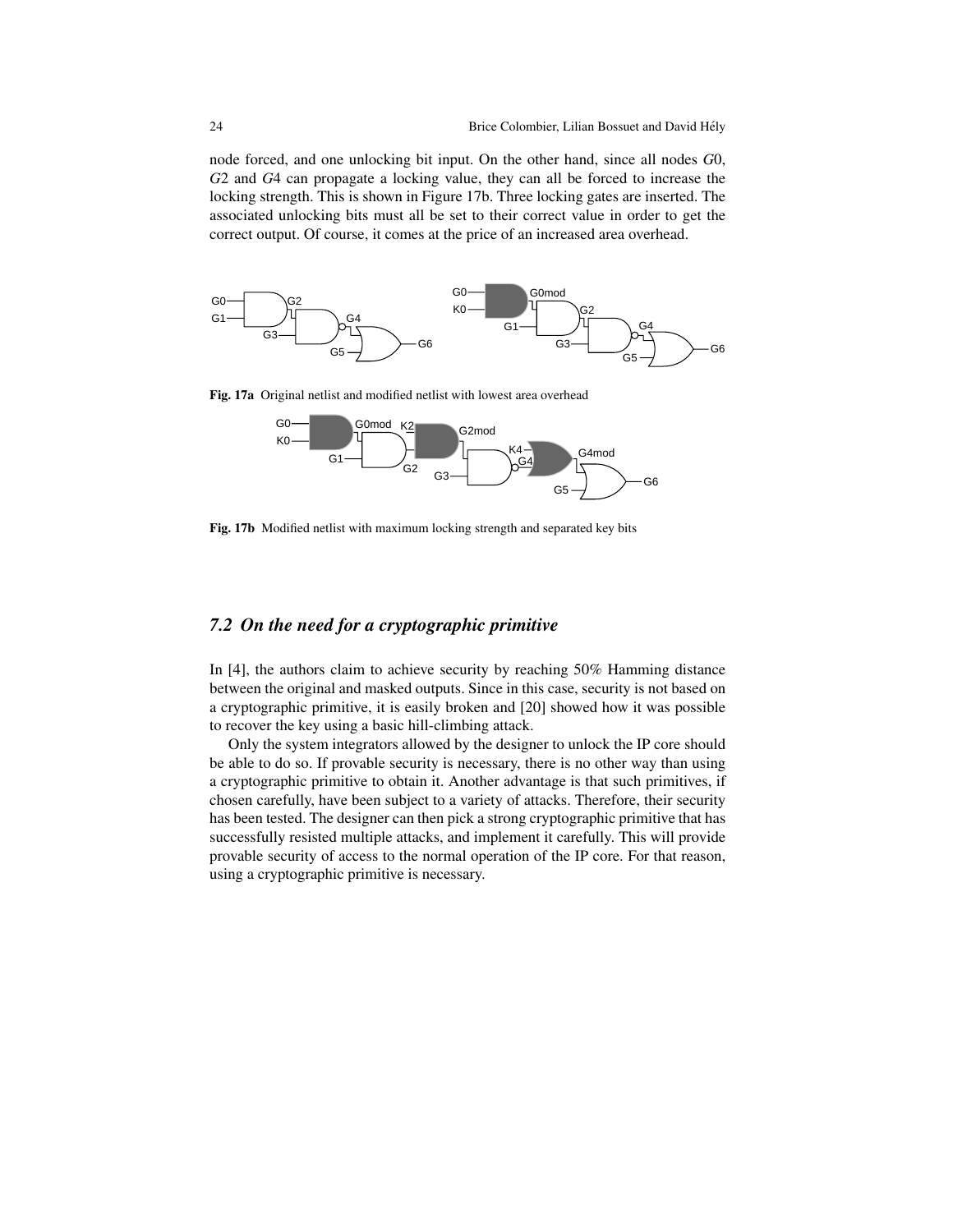### *7.3 Architecture*

Owing to such considerations, we are now able to define the general architecture of the design protection scheme. It is depicted in Figure 18.



Fig. 18 Architecture of the proposed design protection module

The first block is the cryptographic primitive, which ensures secure access and avoids simple attacks. Using a lightweight, hardware-oriented algorithm is a good option here to limit the area overhead. The second block is a PUF, acting as a unique identifier, which is necessary in the case of IP distribution to uniquely identify all the instances of a particular design. It allows the designer to have a database containing all the IP core instances and their associated key. This is used to derive the key encrypting the unlocking word. In this way, it helps fulfill the following requirement: owning the key for one instance of the design should not help in unlocking another instance. Different types of PUFs are available, such as the TERO-PUF [22], the butterfly PUF [23] or the arbiter PUF [24]. It could also be achieved in the form of a secret word stored in non-volatile memory. An error-correction module corrects the PUF's response. Finally, the unlocking word is deciphered and sent to the locking module. The locking module can implement logic encryption, masking or locking. Its role is to make the circuit unusable if the message sent to the cryptographic primitive is not the right unlocking word encrypted with the correct key associated with the circuit.

## 8 Summary

Design data protection schemes modifying the logic are a powerful way to render the circuit harder to reverse-engineer or unusable if it has been counterfeited. Several techniques to modify the logic are available, namely logic encryption, obfuscation, masking or locking. They act on specific sites of the combinational logic part of the design. The method to select the sites to act on must be computationally efficient to be easily used, but also select the best sites. A graph analysis-based method is presented, which is fast and effective. Finally, we present design considerations, which include the integration of the logic modification in a wider protection scheme, in order to provide cryptographic strength and per-device uniqueness.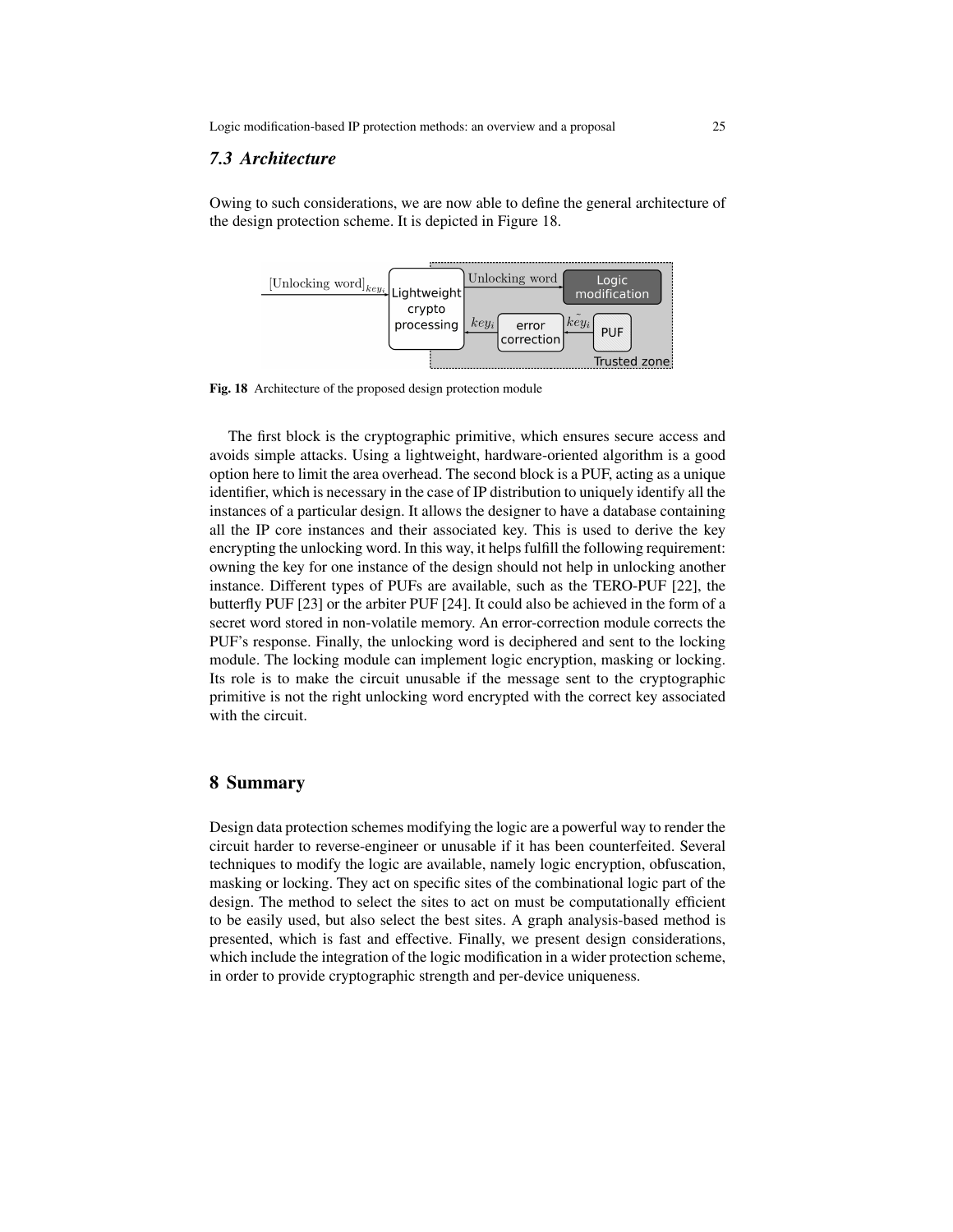#### References

- 1. Y. Alkabani and F. Koushanfar, "Active hardware metering for intellectual property protection and security," in *USENIX Security*, Boston MA, USA, August 2007, pp. 291–306.
- 2. I. McLoughlin, "Reverse engineering of embedded consumer electronic systems," in *IEEE 15th International Symposium on Consumer Electronics*, Singapore, Singapore, June 2011, pp. 352–356.
- 3. J. A. Roy, F. Koushanfar, and I. Markov, "EPIC: Ending piracy of integrated circuits," in *Design, Automation and Test in Europe*, 2008, pp. 1069–1074.
- 4. J. Rajendran, H. Zhang, C. Zhang, G. S. Rose, Y. Pino, O. Sinanoglu, and R. Karri, "Fault analysis-based logic encryption," *IEEE Transactions on Computers*, vol. 64, no. 2, pp. 410– 424, 2015.
- 5. J. Rajendran, Y. Pino, O. Sinanoglu, and R. Karri, "Logic encryption: A fault analysis perspective," in *Design, Automation & Test in Europe Conference*, Dresden, Germany, March 2012, pp. 953–958.
- 6. S. Dupuis, P. Ba, G. Di Natale, M. Flottes, and B. Rouzeyre, "A novel hardware logic encryption technique for thwarting illegal overproduction and hardware trojans," in *IEEE International On-Line Testing Symposium*, Platja d'Aro, Girona, Spain, June 2014, pp. 49–54.
- 7. G. Hachez, "A comparative study of software protection tools suited for e-commerce with contributions to software watermarking and smart cards," Ph.D. dissertation, Universite´ Catholique de Louvain, March 2003.
- 8. J. Rajendran, Y. Pino, O. Sinanoglu, and R. Karri, "Security analysis of logic obfuscation," in *Annual Design Automation Conference*, San Francisco CA, USA, June 2012, pp. 83–89.
- 9. R. S. Chakraborty and S. Bhunia, "HARPOON: an obfuscation-based soc design methodology for hardware protection," *IEEE Transations on Computer-Aided Design of Integrated Circuits and Systems*, vol. 28, no. 10, pp. 1493–1502, 2009.
- 10. R. Torrance and D. James, "The state-of-the-art in semiconductor reverse engineering," in *Proceedings of the Design Automation Conference, DAC 2011, San Diego, California, USA, June 5-10, 2011*, 2011, pp. 333–338.
- 11. M. Brzozowski and V. N. Yarmolik, "Obfuscation as intellectual rights protection in VHDL language," in *International Conference on Computer Information Systems and Industrial Management Applications*. Elk, Poland: IEEE Computer Society, June 2007, pp. 337–340.
- 12. U. Meyer-Baese, E. Castillo, G. Botella, L. Parrilla, and A. Garca, "Intellectual property protection (IPP) using obfuscation in C, VHDL, and verilog coding," in *SPIE Defense, Security, and Sensing*, Orlando, Florida, USA, June 2011.
- 13. J. Rajendran, M. Sam, O. Sinanoglu, and R. Karri, "Security analysis of integrated circuit camouflaging," in *ACM Conference on Computer & communications security*, Berlin, Germany, November 2013, pp. 709–720.
- 14. SypherMedia. (2012, #mar#) Circuit camouflage technology. Online.
- 15. A. Baumgarten, A. Tyagi, and J. Zambreno, "Preventing IC piracy using reconfigurable logic barriers," *IEEE Design & Test of Computers*, vol. 27, no. 1, pp. 66–75, 2010.
- 16. E. Jung, C. Hung, M. Yang, and S. Choi, "An locking and unlocking primitive function of FSM-modeled sequential systems based on extracting logical property," *International Journal of Information*, vol. 16, no. 8, pp. 6279–6290, 2013.
- 17. M. T. Rahman, D. Forte, Q. Shi, G. K. Contreras, and M. M. Tehranipoor, "CSST: preventing distribution of unlicensed and rejected ICs by untrusted foundry and assembly," in *IEEE International Symposium on Defect and Fault Tolerance in VLSI and Nanotechnology Systems*, Amsterdam, Netherlands, October 2014, pp. 46–51.
- 18. A. Basak, Y. Zheng, and S. Bhunia, "Active defense against counterfeiting attacks through robust antifuse-based on-chip locks," in *IEEE 32nd VLSI Test Symposium*, Napa CA, USA, April 2014, pp. 1–6.
- 19. S. Davidson, "ITC'99 benchmark circuits preliminary results," in *IEEE International Test Conference*, Atlantic City, NJ, USA, September 1999, p. 1125.